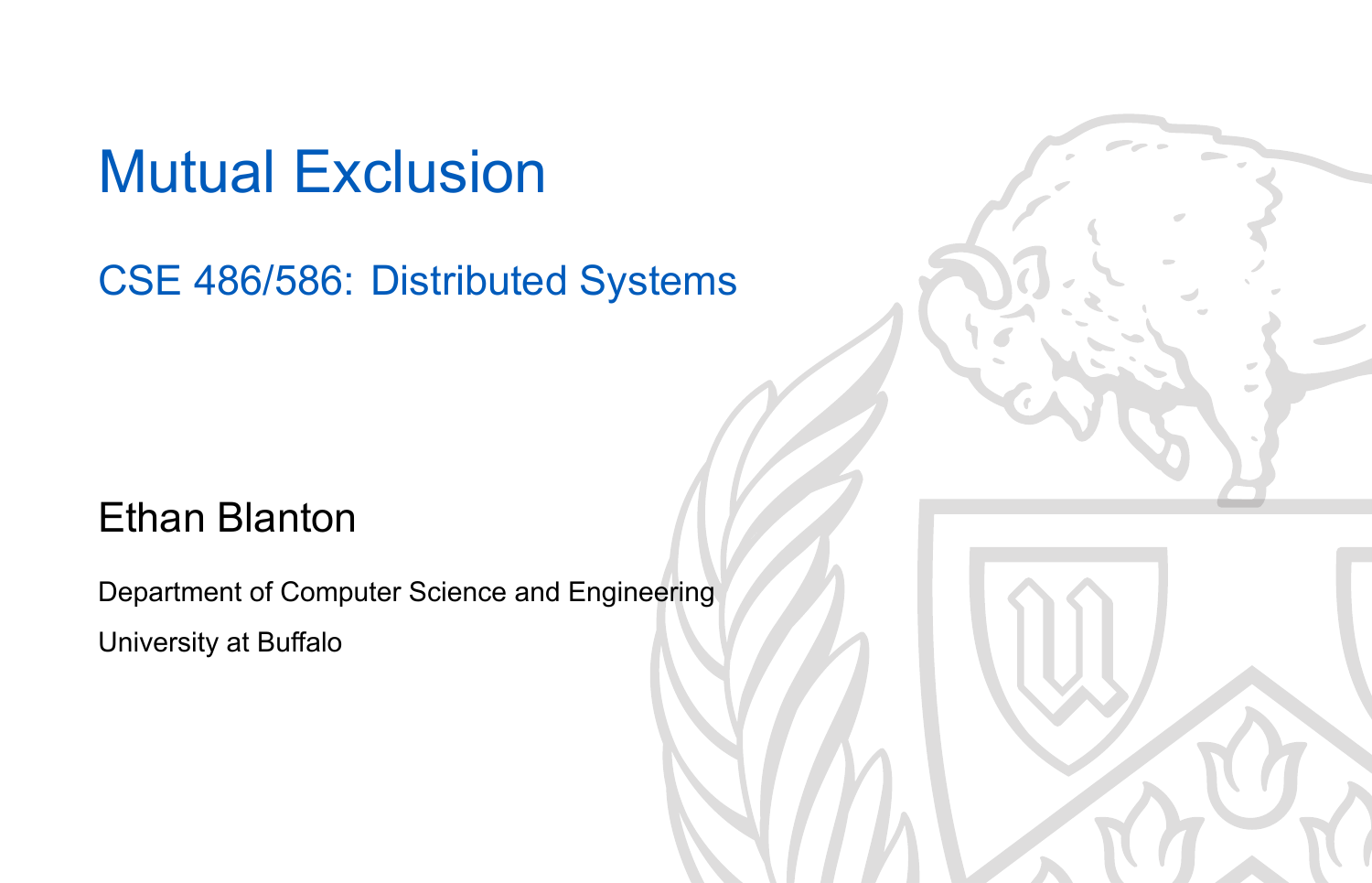# Mutual Exclusion

Mutual Exclusion is another consensus problem.

What process has exclusive access to a resource at time *t*?

Introduction Review Distributed Mutexes Token Passing Logical Clocks Summary References

Locally, this is typically handled by hardware or the OS.

In a distributed system, this becomes more difficult.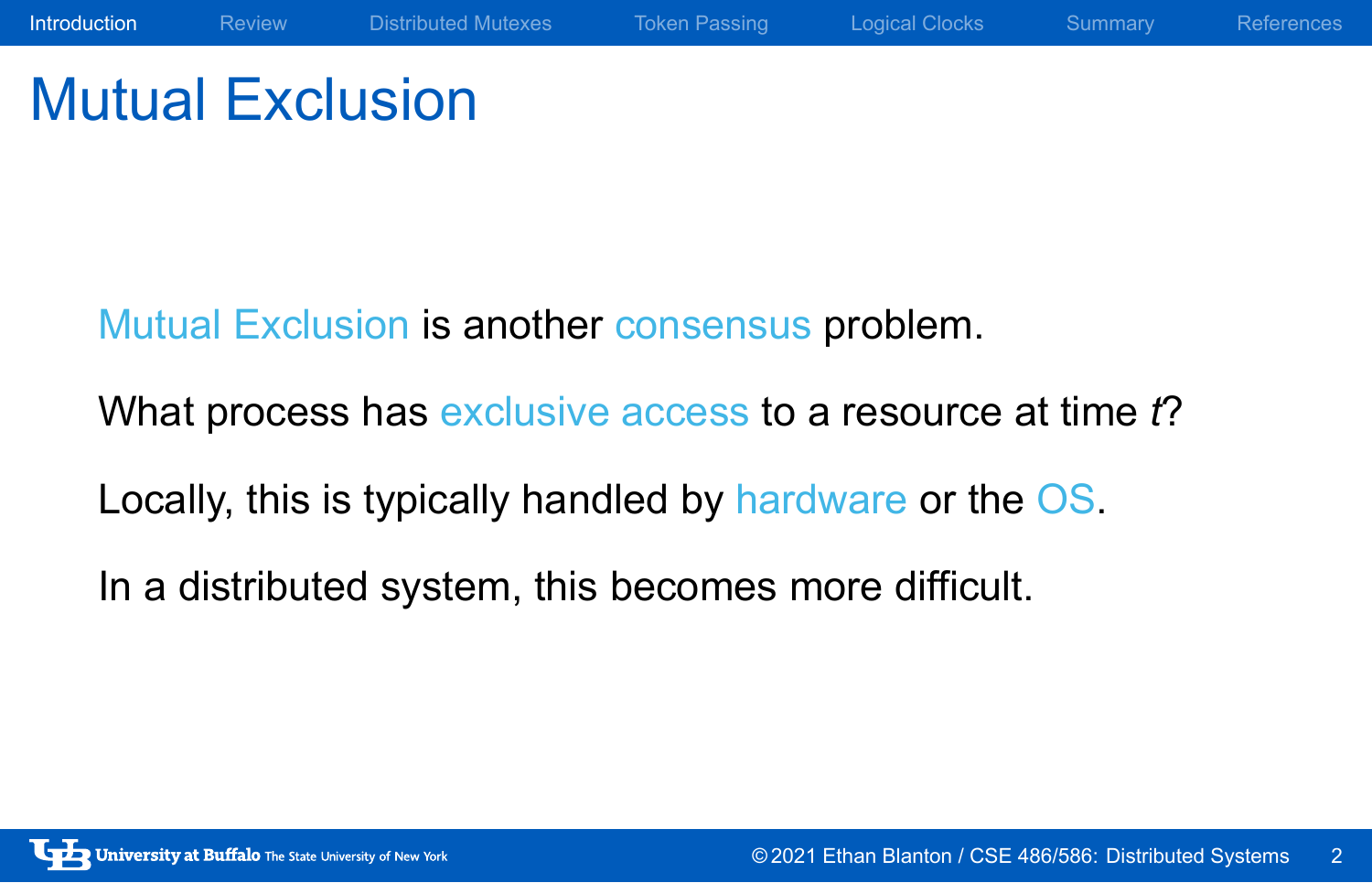### Races

Races, or race conditions, are situations where:

- Two or more events are dependent upon each other
- Some of the events may happen in more than one order, or even simultaneously
- There exists some ordering of the events that is incorrect

#### For example:

- Some state will be updated multiple times
- Output will be produced based on the state

If some order of updates results in invalid output, this is a race.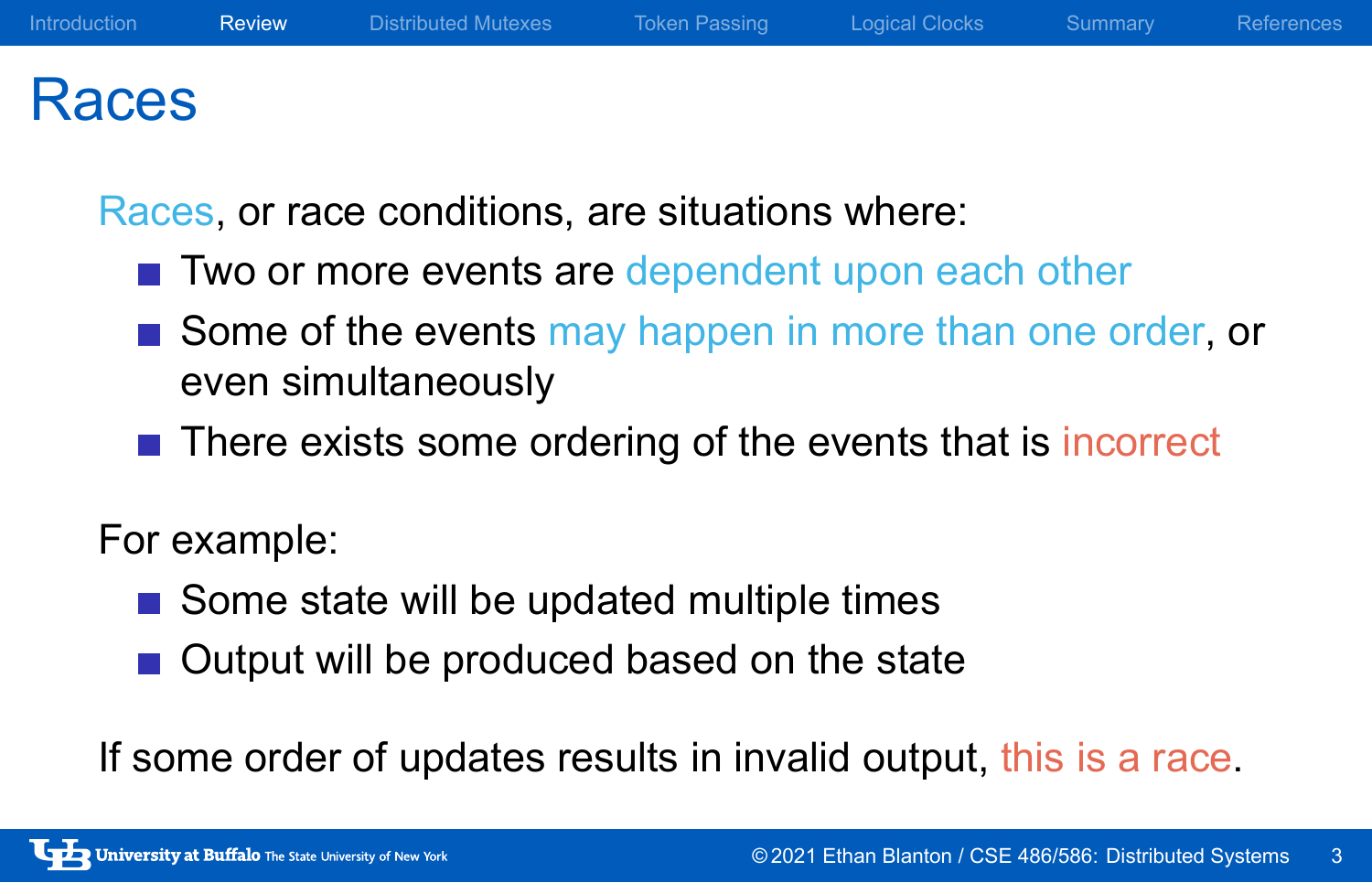### Critical Sections

A critical section is a region of code that must be accessed by at most one concurrent process at a time.

Introduction **Review** Distributed Mutexes Token Passing Logical Clocks Summary References

Typically, the region of code mutates state in some fashion.

Multiple concurrent mutations may result in inconsistent state.

For example, storing to a Go map is a critical section.

Multiple concurrent stores can cause a panic.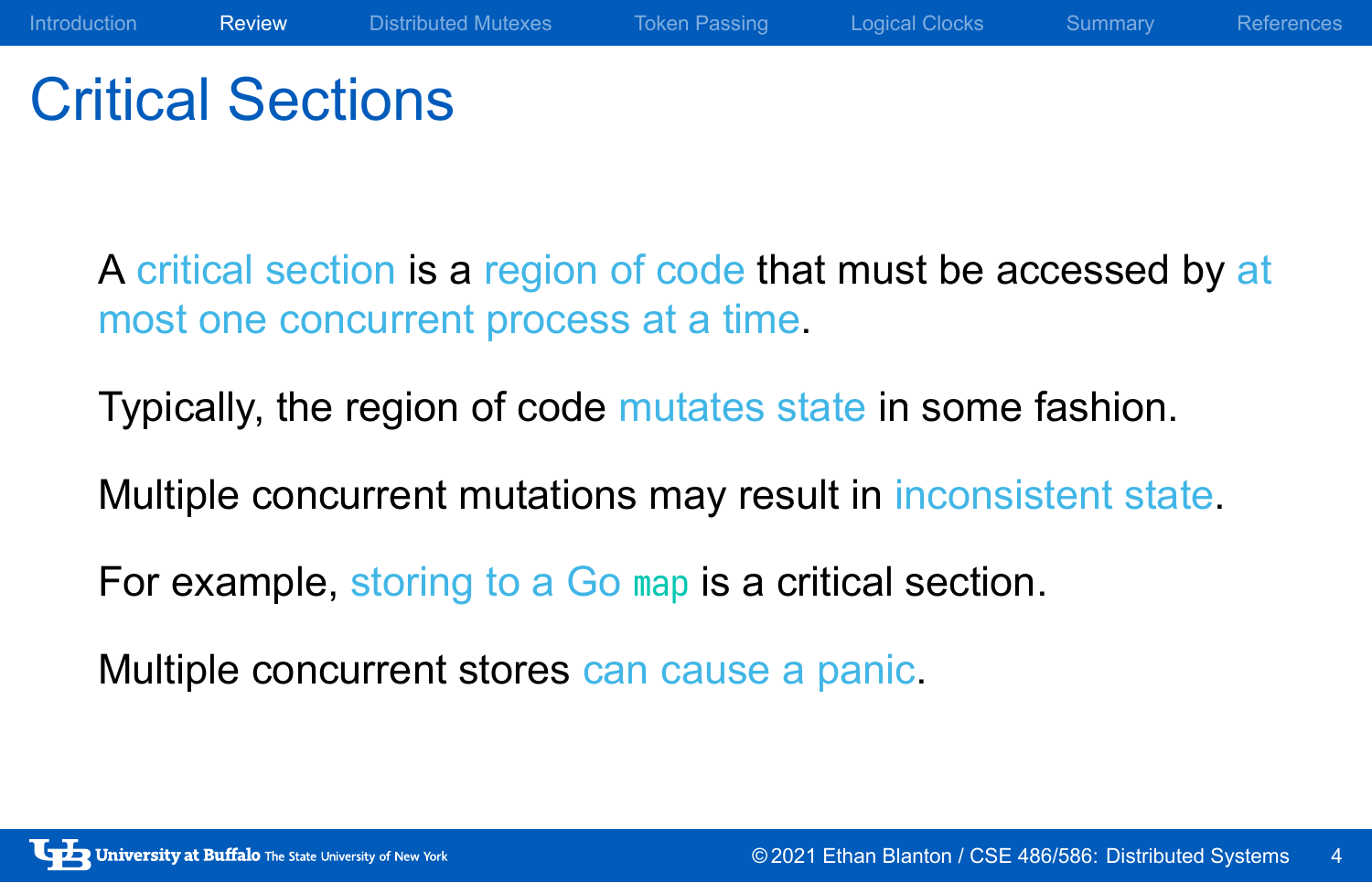# Mutual Exclusion

Mutual exclusion is a tool for ensuring that only one concurrent process accesses some resource.

Introduction **Review** Distributed Mutexes Token Passing Logical Clocks Summary References

It is one of the most basic synchronization methods.

Mutual exclusion maps almost directly to critical sections:

 $\blacksquare$  The code of the critical section is the resource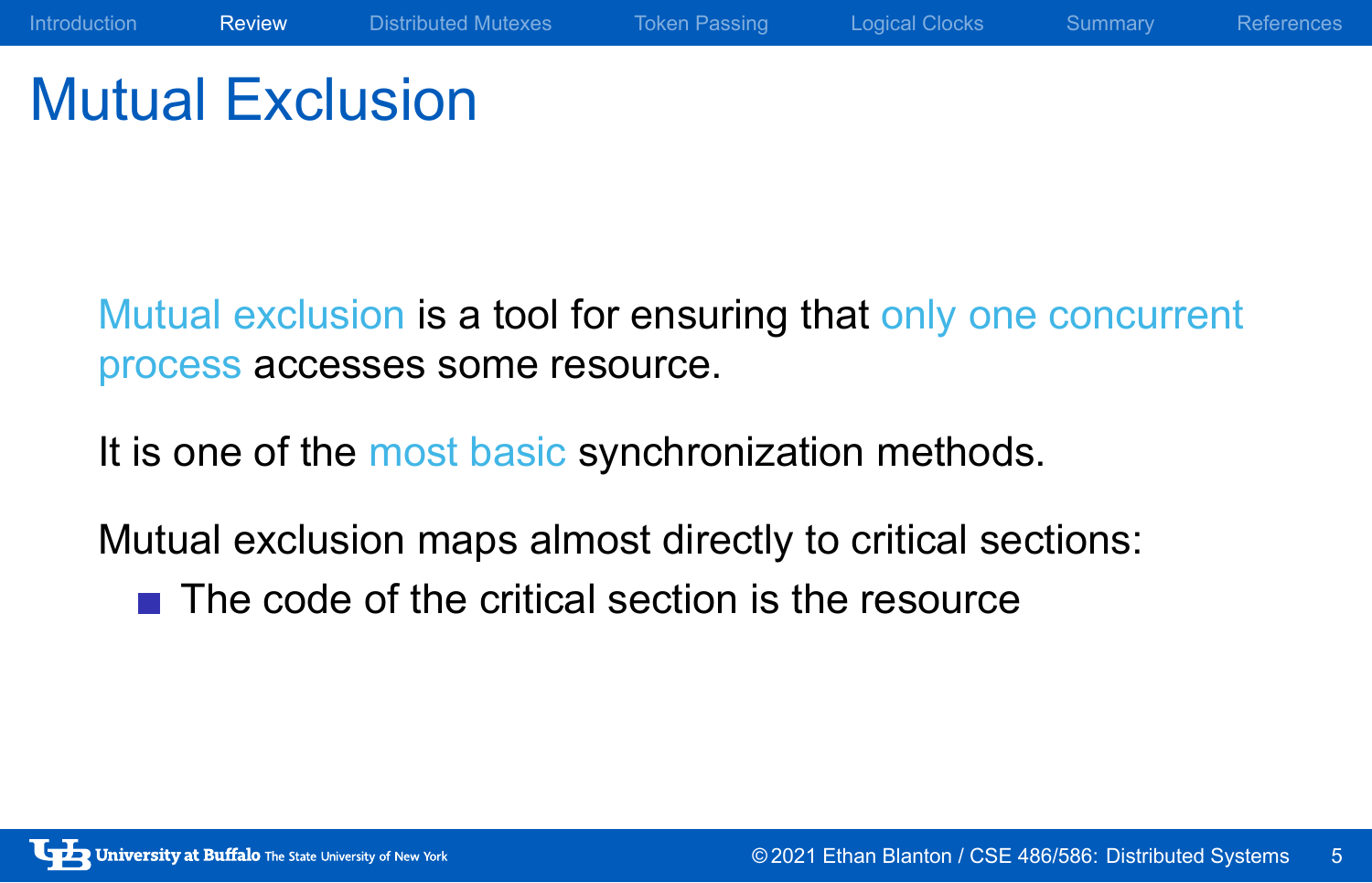### The Mutex

A software tool for providing mutual exclusion is the mutex.

Introduction Review Distributed Mutexes Token Passing Logical Clocks Summary References

It provides two operations:

- **Lock**
- **Unlock**

*Operation Mutex State Action* Lock Unlocked Lock mutex immediately<sup>1</sup> Lock Locked Block until unlocked, then lock

Unlock Locked Unlock mutex immediately Unlock Unlocked Implementation dependent

<sup>1</sup>If a flow locks a mutex it has already locked, behavior is implementation-dependent.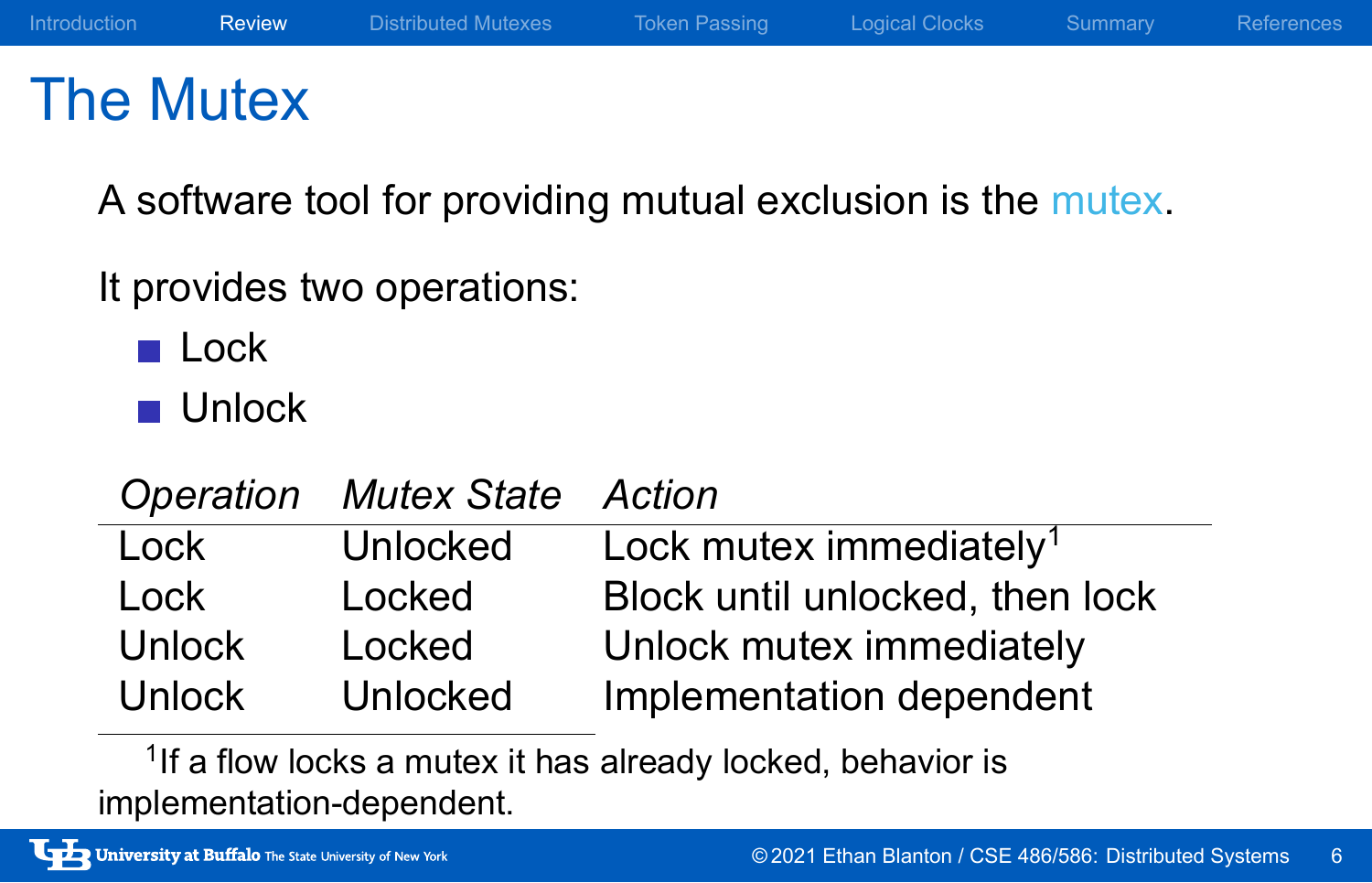### Properties of Mutexes

We want our mutexes to exhibit three properties:

#### Safety:

No two processes enter the critical section at one time

#### Liveness:

When there are processes that want to enter the critical section, one of them eventually does

Introduction **Review** Distributed Mutexes Token Passing Logical Clocks Summary References

#### Fairness:

No process waits indefinitely to enter the critical section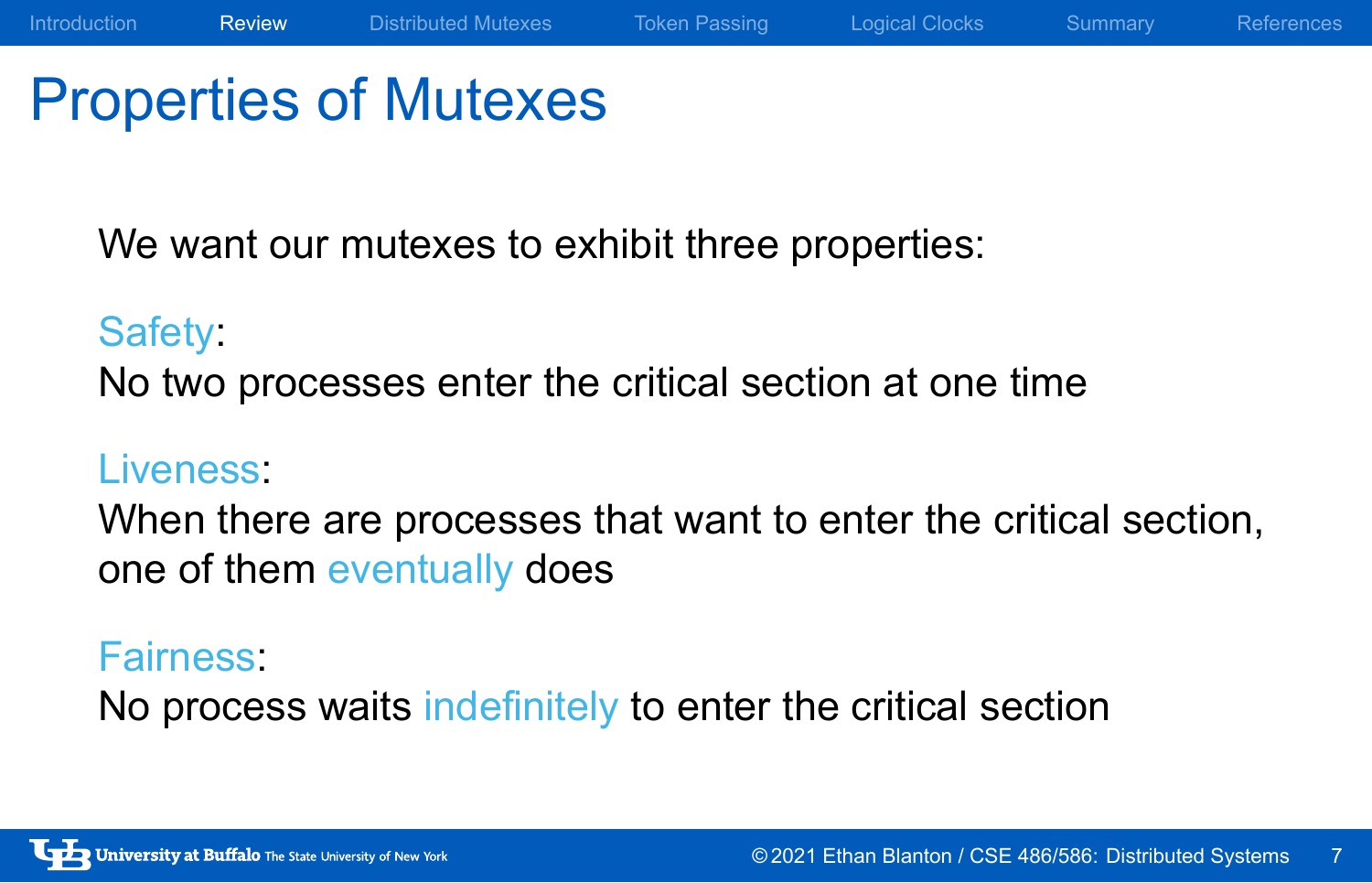### **Deadlock**

Deadlock is a condition in concurrent programming where two or more processes are waiting for each other and thus can never make progress.

Introduction **Review** Distributed Mutexes Token Passing Logical Clocks Summary References

Consider:

| process A:    | process B:   |
|---------------|--------------|
| lock mutex m0 | lock mutex m |
| lock mutex m1 | lock mutex m |
| do something  | do something |
|               |              |

If process A is interrupted by process B after locking m0 and before locking m1, deadlock occurs.

Neither process can proceed, and neither can release the other.

 $m1$  $m\theta$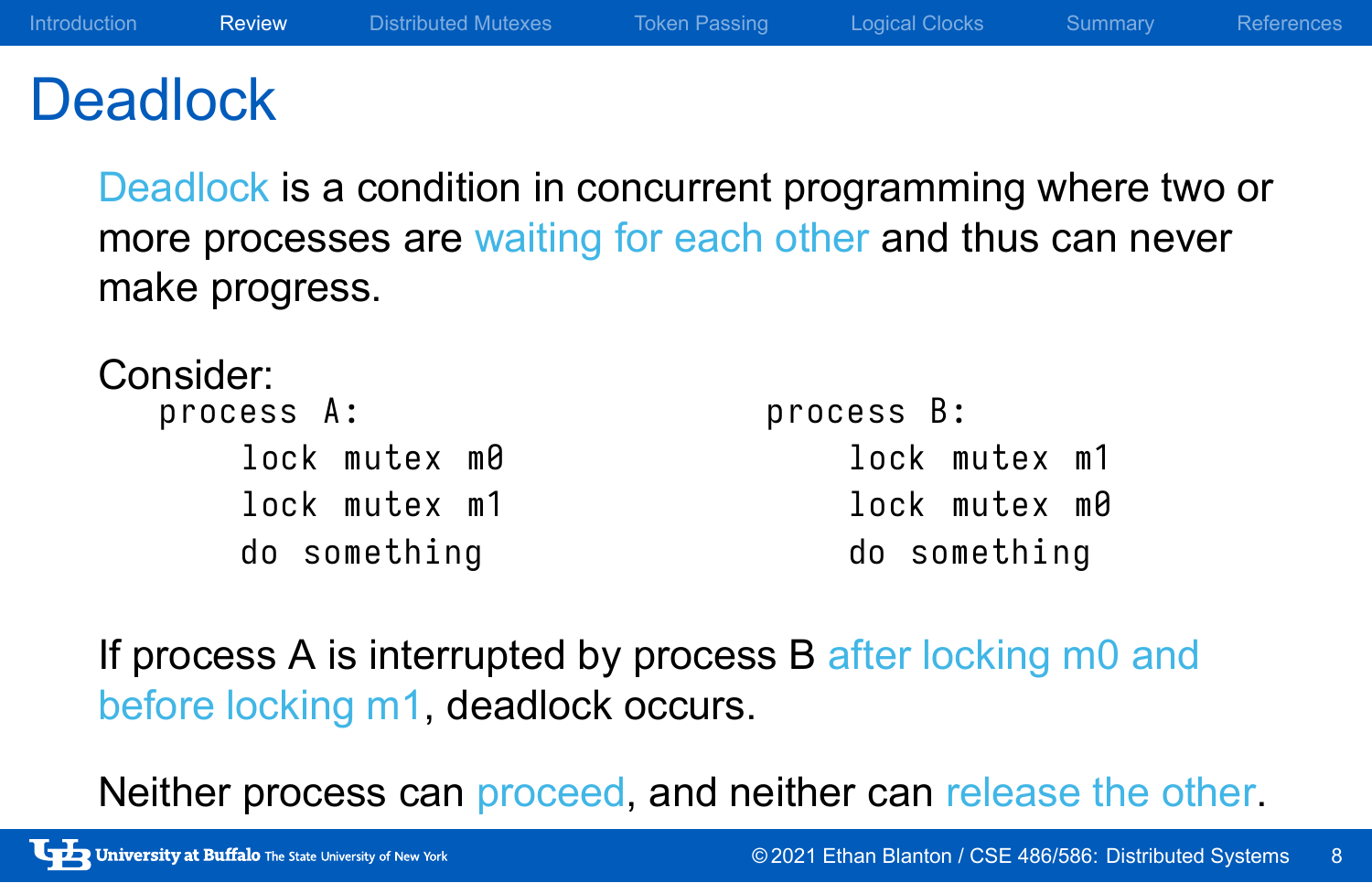# Avoiding Deadlock

Deadlock is caused by synchronization.

There are various techniques to avoid deadlock.

For deadlock caused by mutual exclusion on multiple locks, there is a simple solution:

All mutexes in a system are ordered (perhaps artificially)

Introduction Review Distributed Mutexes Token Passing Logical Clocks Summary References

- **All flows lock mutexes in order**
- All flows unlock mutexes in reverse order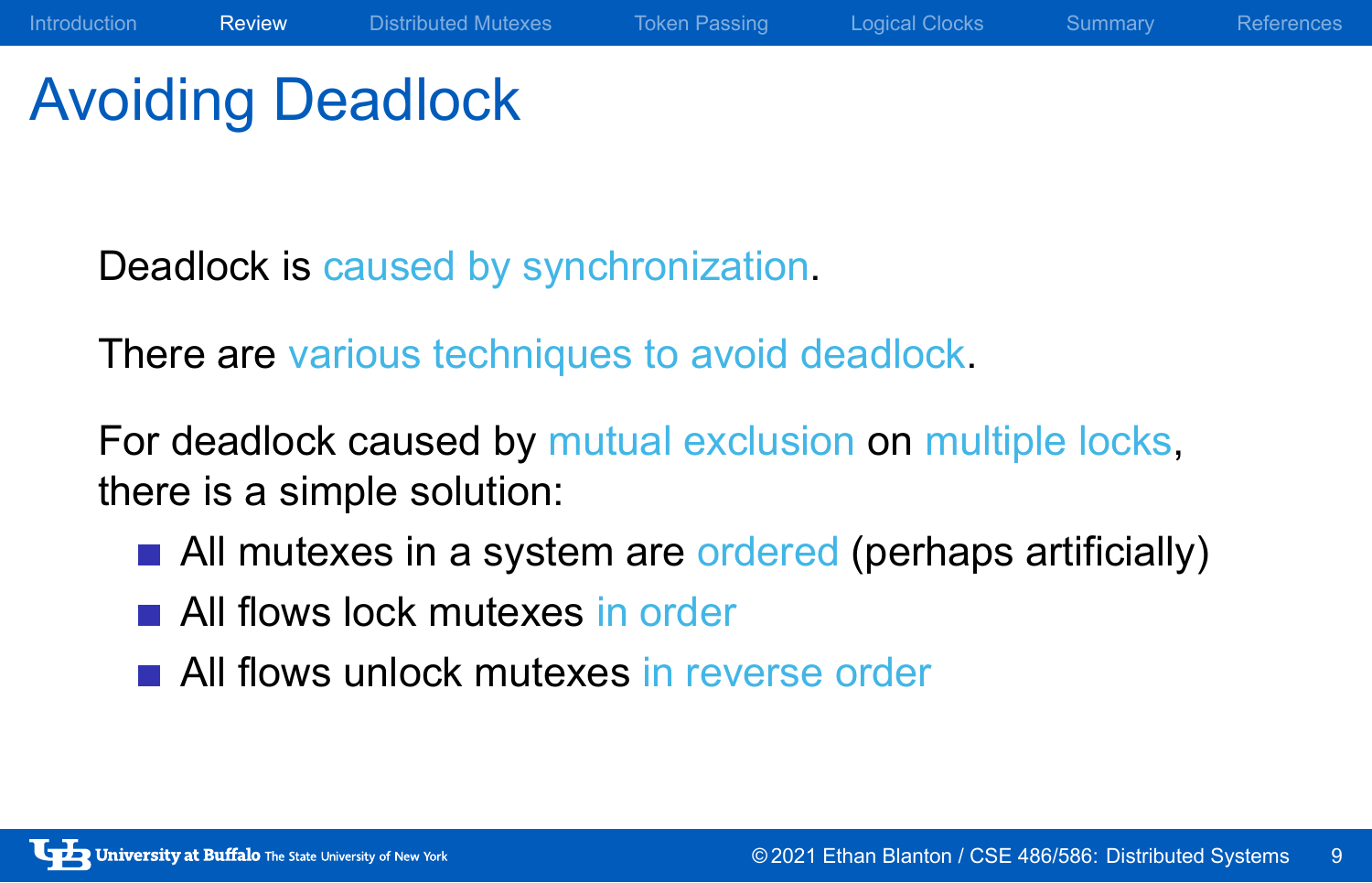### Distributed Mutual Exclusion

In a distributed system, mutual exclusion is by message passing.

Introduction Review Distributed Mutexes Token Passing Logical Clocks Summary References

There is no shared memory or operating system primitive on which to implement the mutex!

In an asynchronous system, this has the complications we've discussed:

- **Messages are delayed**
- **Messages arrive out of order**
- **Processes fail to respond**
- *etc.*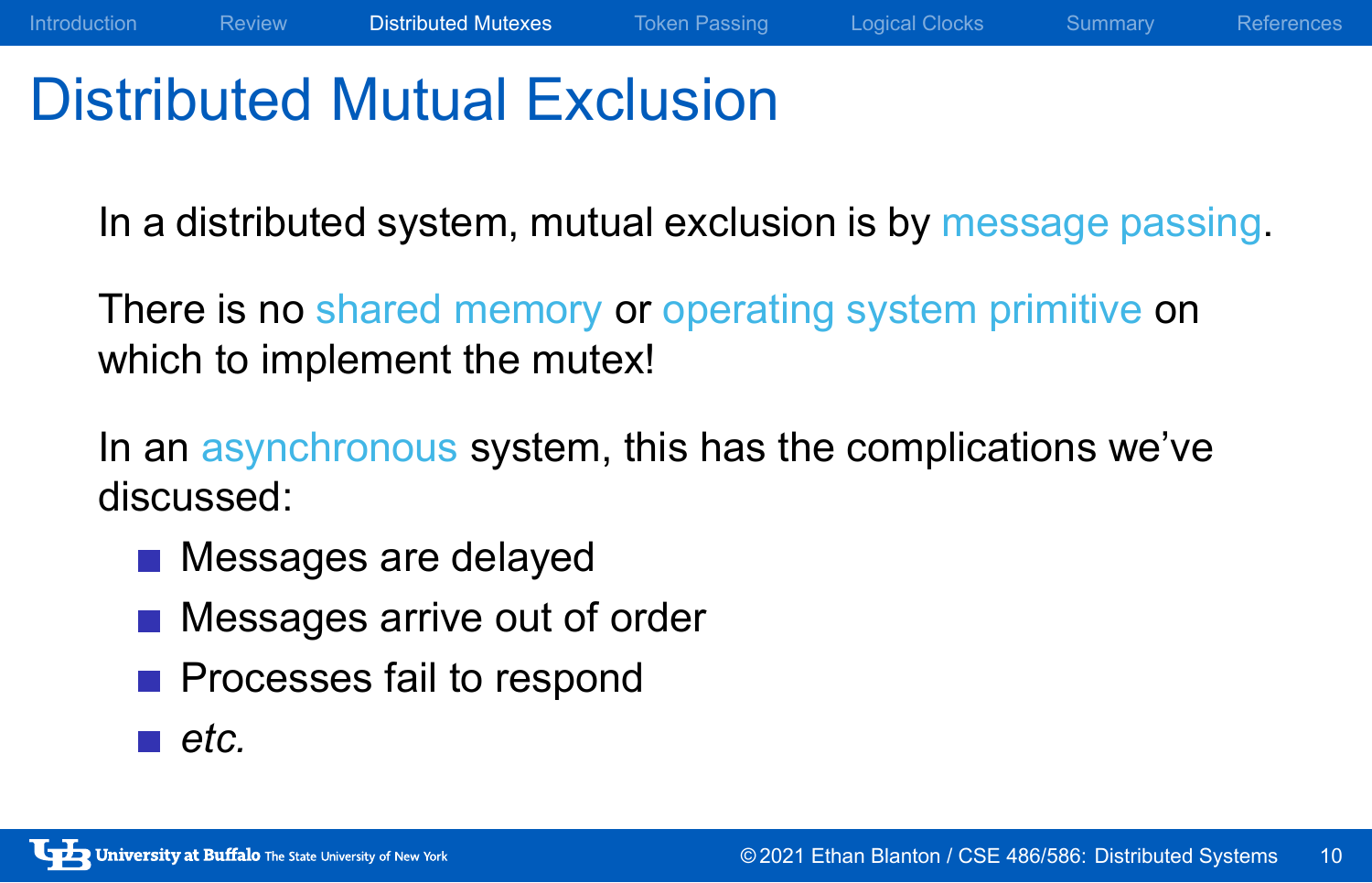# Properties of Distributed Mutexes

Distributed mutexes have several more properties that interest us:

Introduction Review Distributed Mutexes Token Passing Logical Clocks Summary References

#### Synchronization Delay:

The duration of time between some process releasing the mutex and the next process acquiring it

#### Throughput:

The number of lock/unlock pairs per unit time; this is typically measured with "empty" critical sections

#### Message Complexity:

The number of messages required to obtain (or obtain and release) a lock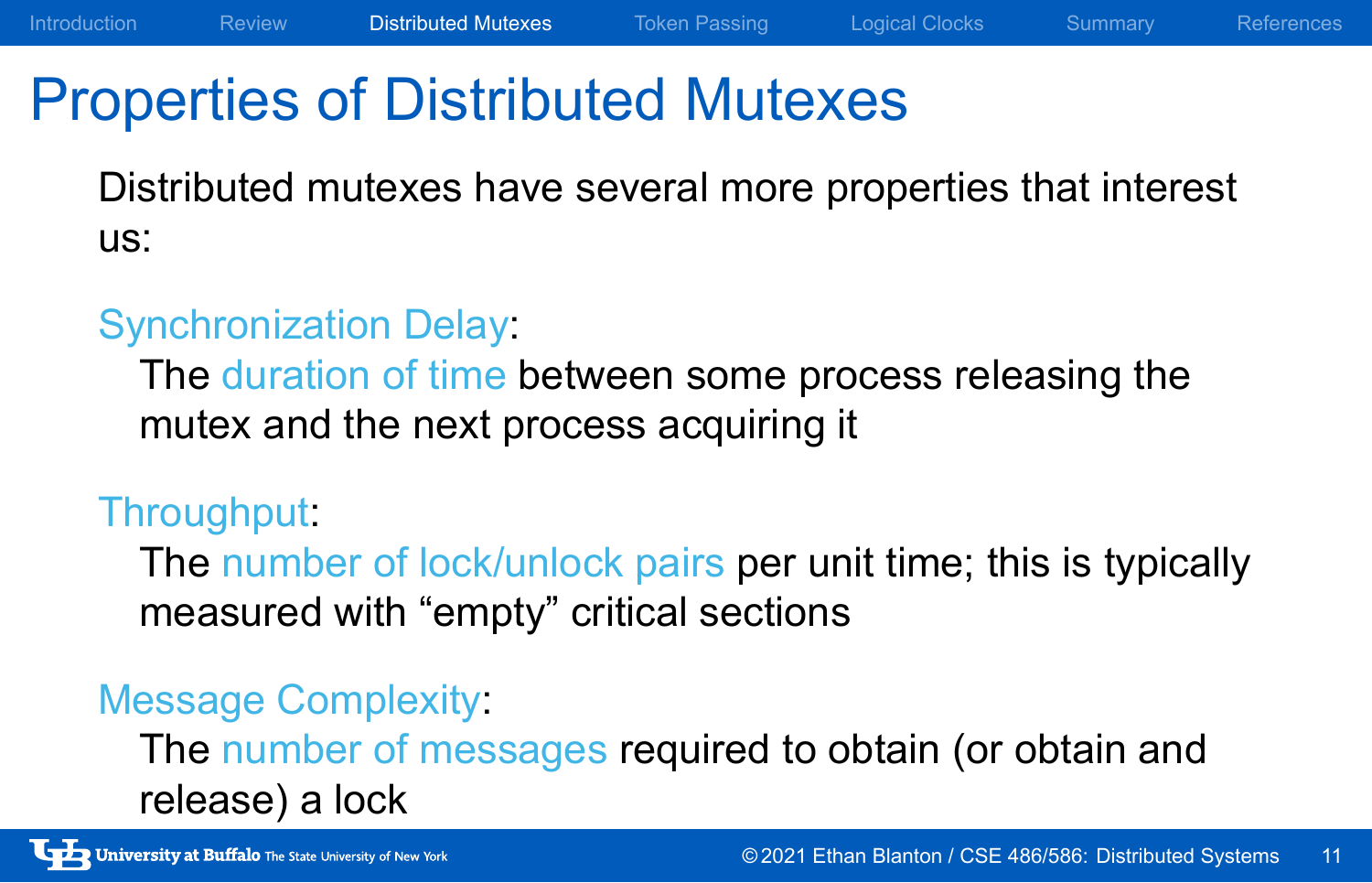# Centralized Mutual Exclusion

Centralization is an obvious solution to this problem.

Introduction Review Distributed Mutexes Token Passing Logical Clocks Summary References

The simplest case:

- A server maintains the current lock holder
- **Processes send lock/unlock requests**

This reduces distributed mutual exclusion to a local mutex.

Let's look at its properties.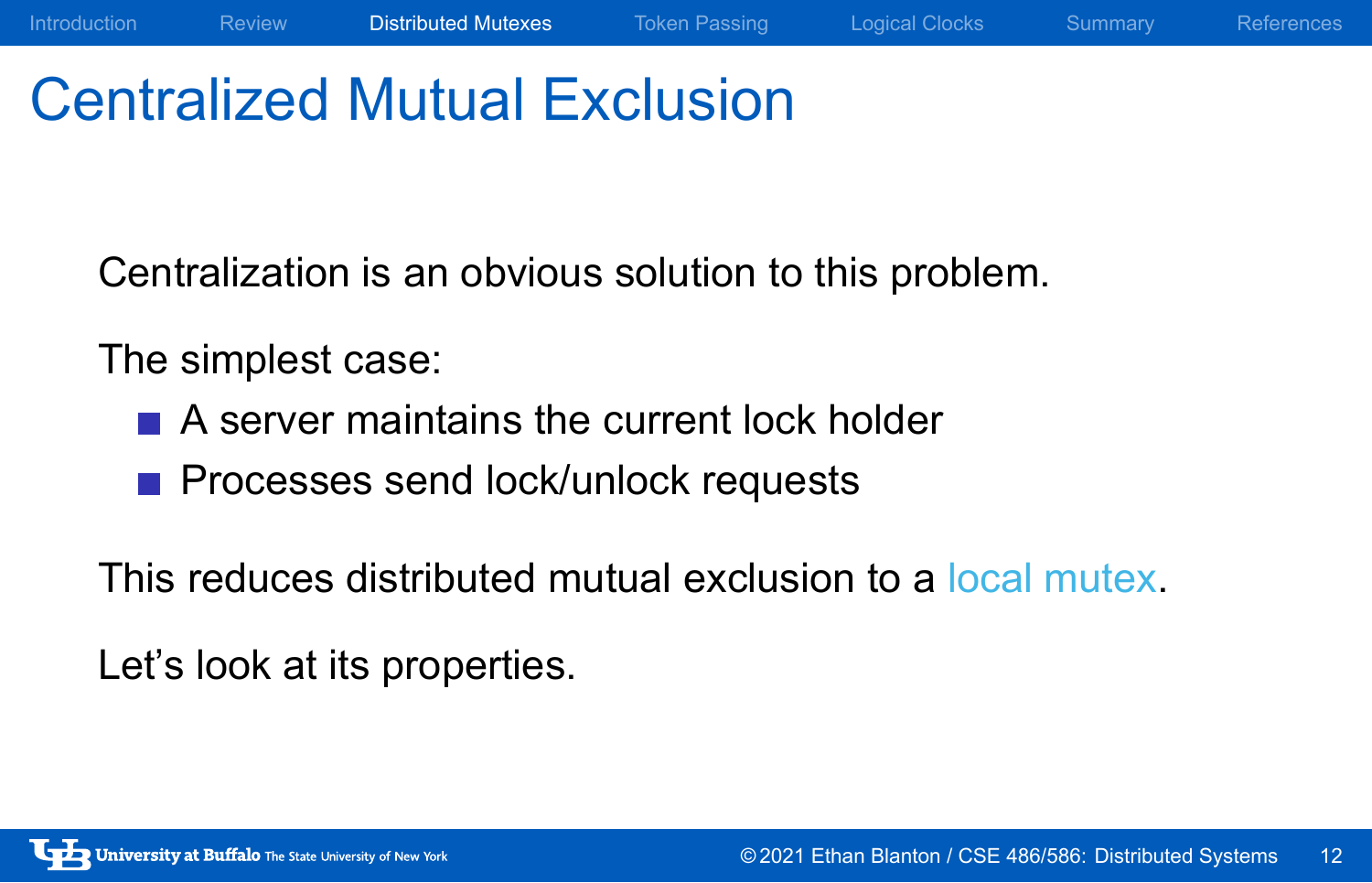### Properties of Centralized Mutexes

Safety: as safe as the central mutex

Liveness: Vulnerable to single point of failure

Fairness: as fair as the central mutex (or server algorithm)

Synchronization Delay: Twice the message one-way delay *d*

Introduction Review Distributed Mutexes Token Passing Logical Clocks Summary References

Throughput: 1*/*2*d*

Message Complexity: Minimum 3: lock request, lock grant, unlock request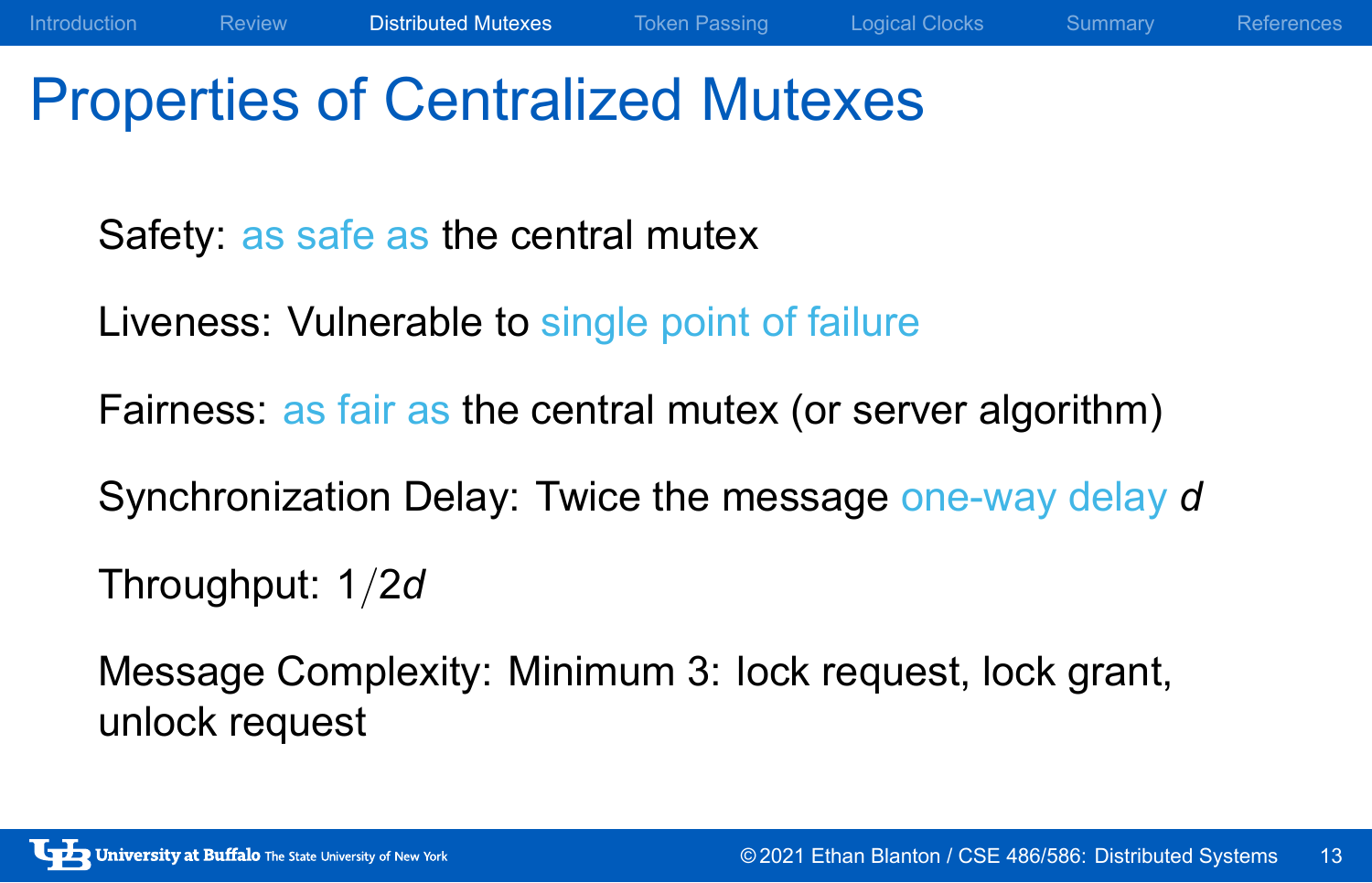# Single Point of Failure

If the server fails, deadlock occurs:

- If the mutex is locked, it cannot be unlocked.
- $\blacksquare$  If the mutex is unlocked, it cannot be locked.

Elections can be used to solve this.

Some technique must be used to recover the mutex state.

Introduction Review **Distributed Mutexes** Token Passing Logical Clocks Summary References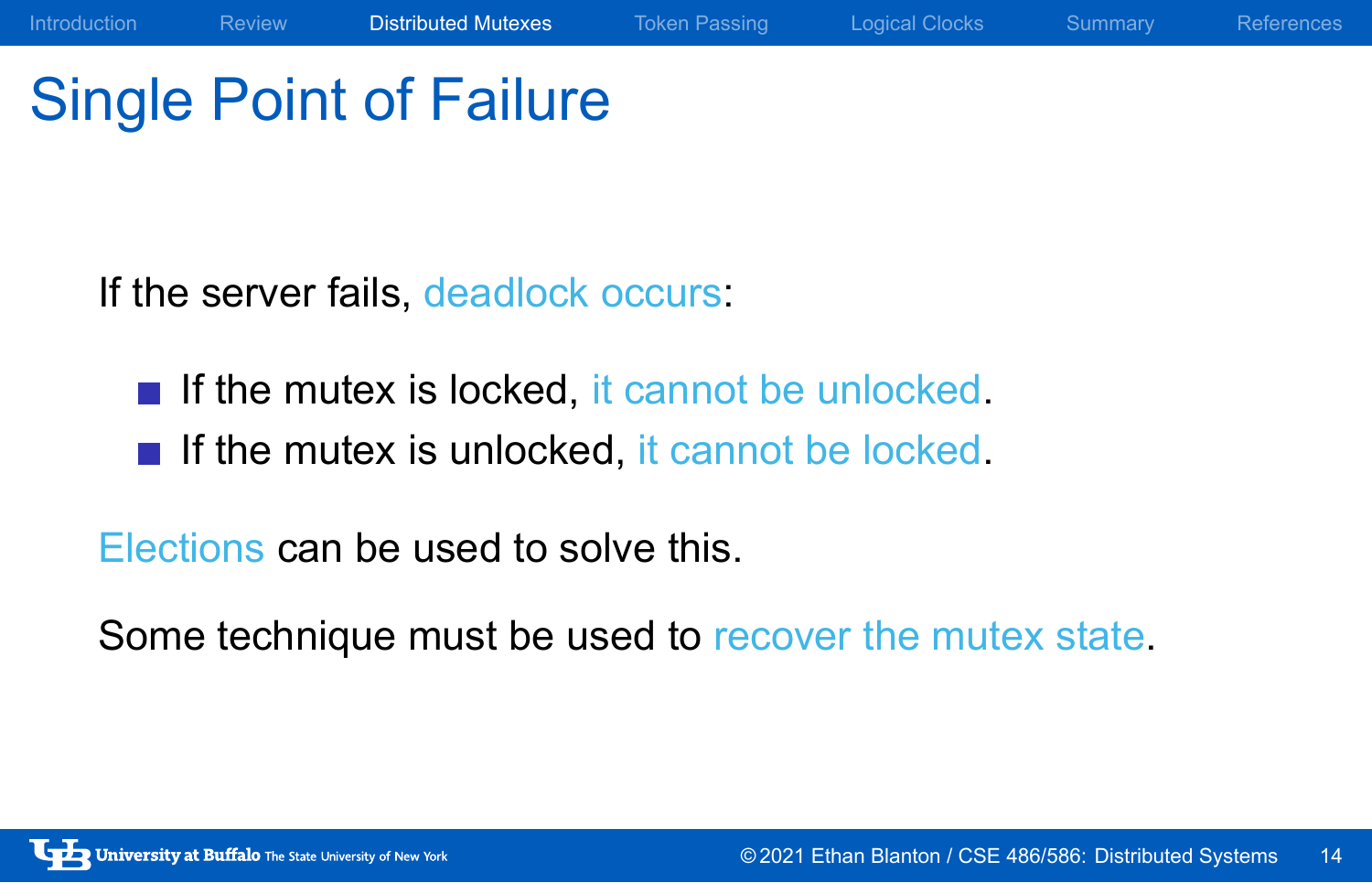## **Tokens**

Access to resources can be tied to a token.

The holder of a token may use a resources.

With ownership semantics, this can provide mutual exclusion:

- **There is exactly one token**
- $\blacksquare$  The token must be passed between processes
- $\blacksquare$  The process in possession of the token may enter the critical section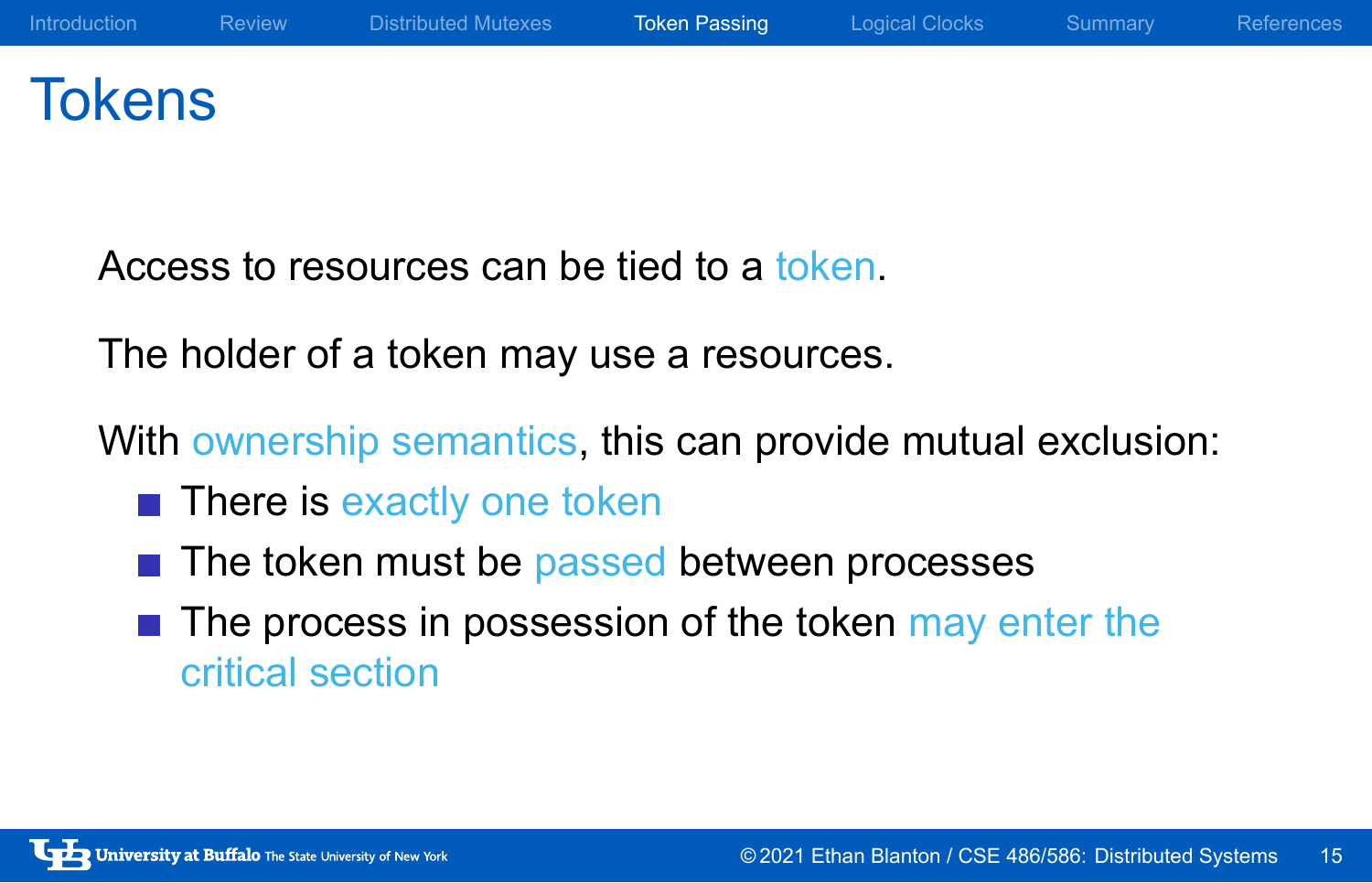## Token Rings

Le Lann [3] proposed a ring structure for token passing.

(This is the same paper that introduced ring elections!)

Some process creates the (unique) token, and:

- 1. Executes the critical section if it desires
- 2. Hands the token to the next process on the ring

The token is only passed when a process is not in the critical section.

Only the process with the token may enter the critical section.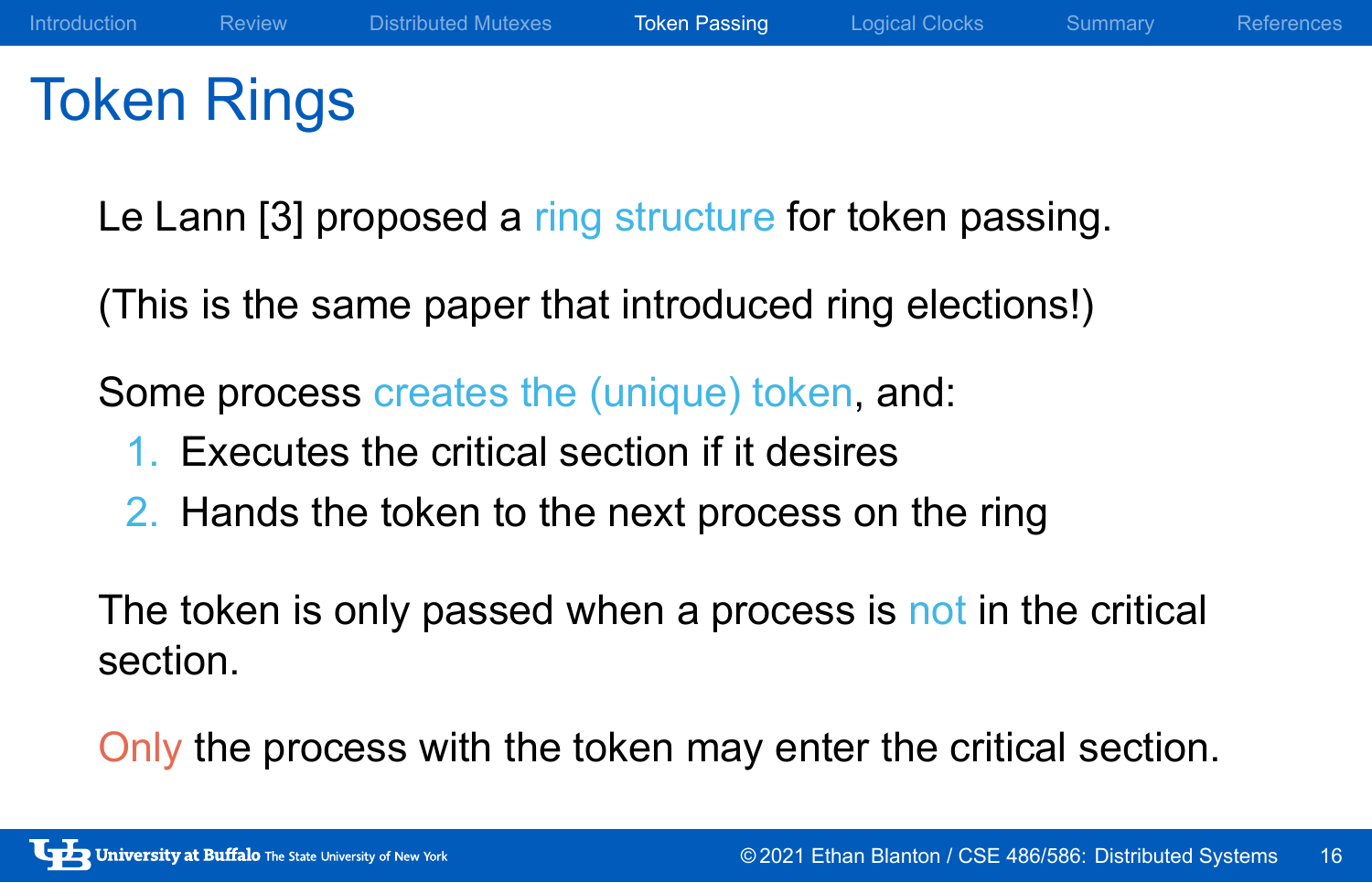# Maintaining the Token

Correct operation requires exactly one token:

**More than one token violates mutual exclusion** 

Introduction Review Distributed Mutexes Token Passing Logical Clocks Summary References

No token causes deadlock

#### Therefore:

- **Failure of the process with the token is a problem.**
- Generation of the initial token is a problem.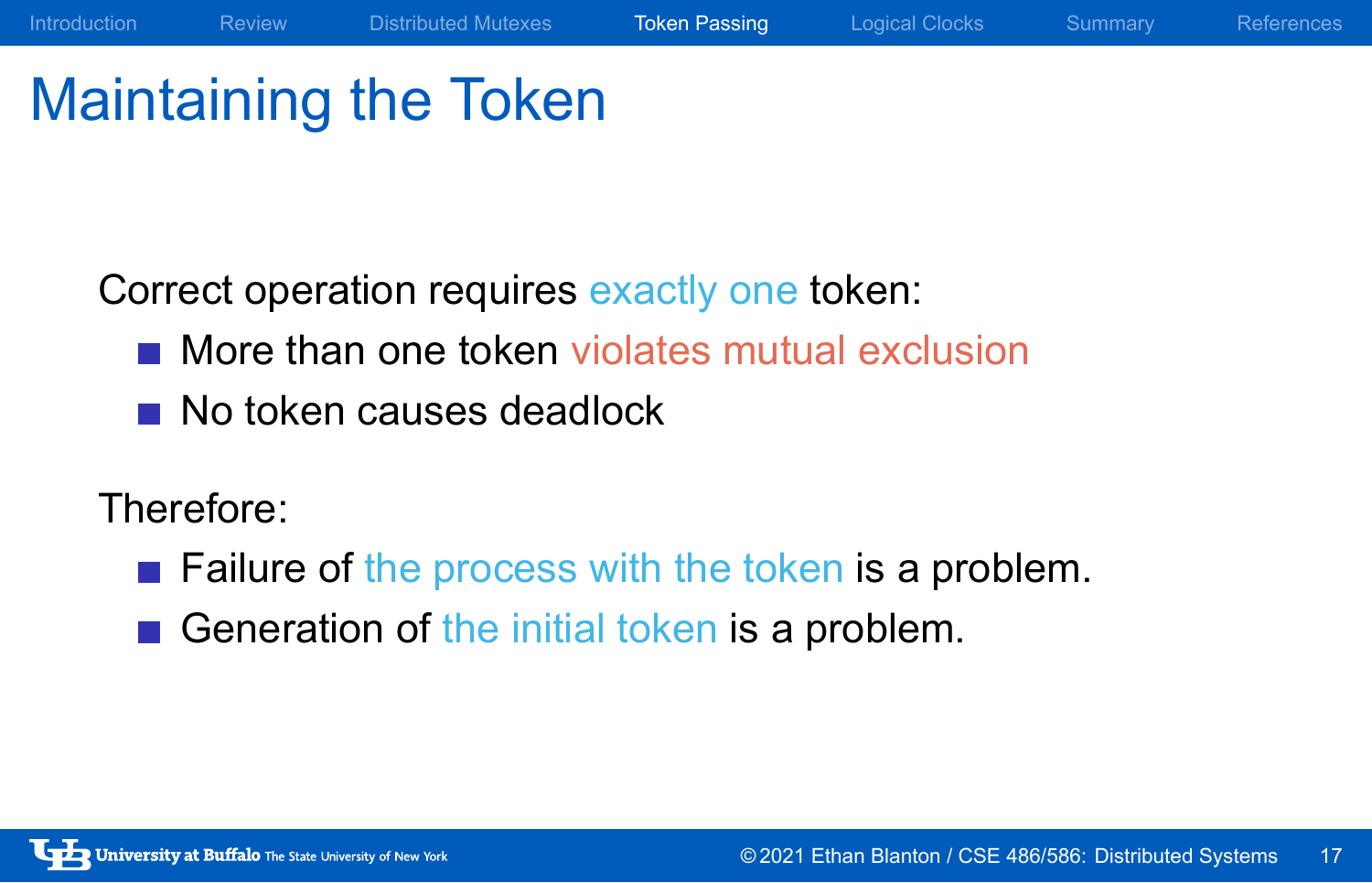### **Elections**

The ring election protocol was oringinally proposed for generating the token!

Exactly one process generates exactly one token.

If the token is lost, an election occurs.

This is where FLP comes in: How do you know that the token was lost?

The answer is timeouts.

In an asynchronous system, no timeout is guaranteed to be long enough.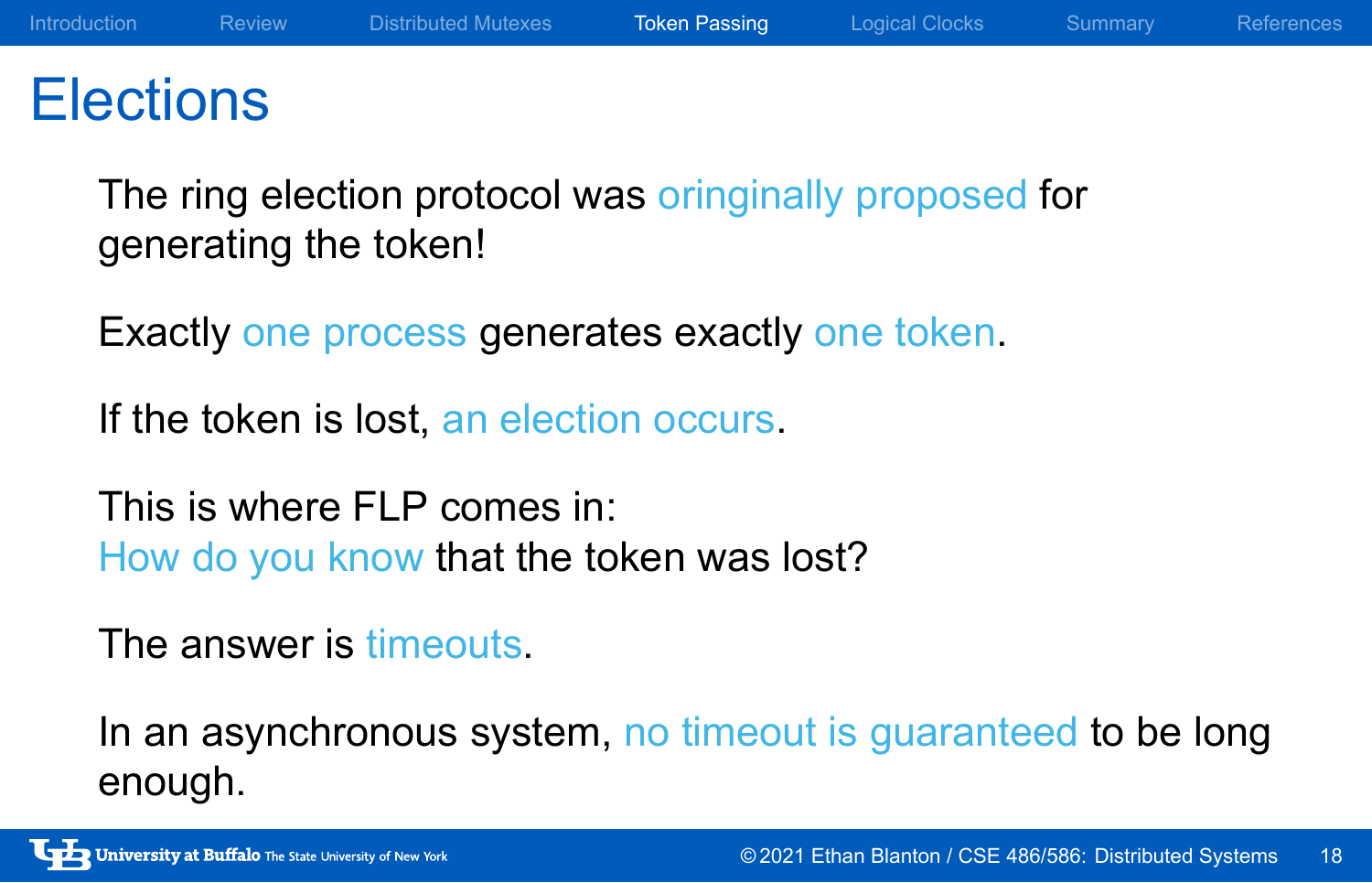### **Observations**

If you expect high contention, this is very fair (round robin).

Introduction Review Distributed Mutexes Token Passing Logical Clocks Summary References

If you expect low contention, the throughput is poor.

Token rings have been popular for other network protocols. (Token ring was a competitor to (broadcast-based) Ethernet.)

CSP-style concurrency control can be thought of as token passing but without (necessarily) a ring structure.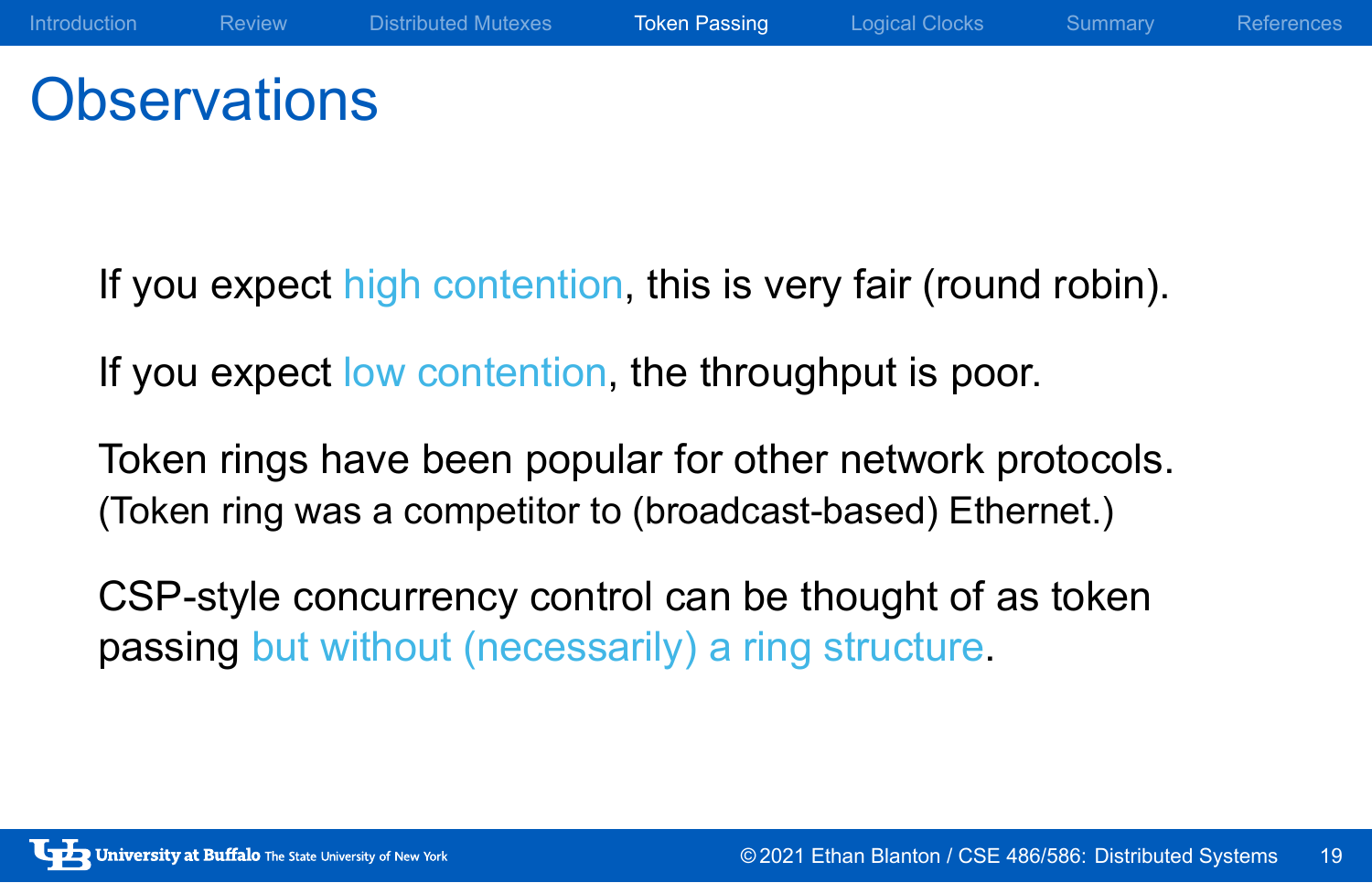# **Properties**

Safety: As long as there is one token Liveness: Vulnerable to token loss Fairness: Very good (at least 1*/n*) Synchronization Delay: *O*(*n*) times message delay Throughput: 1 over message delay or worse Message Complexity: Minimum 1, Maximum *n*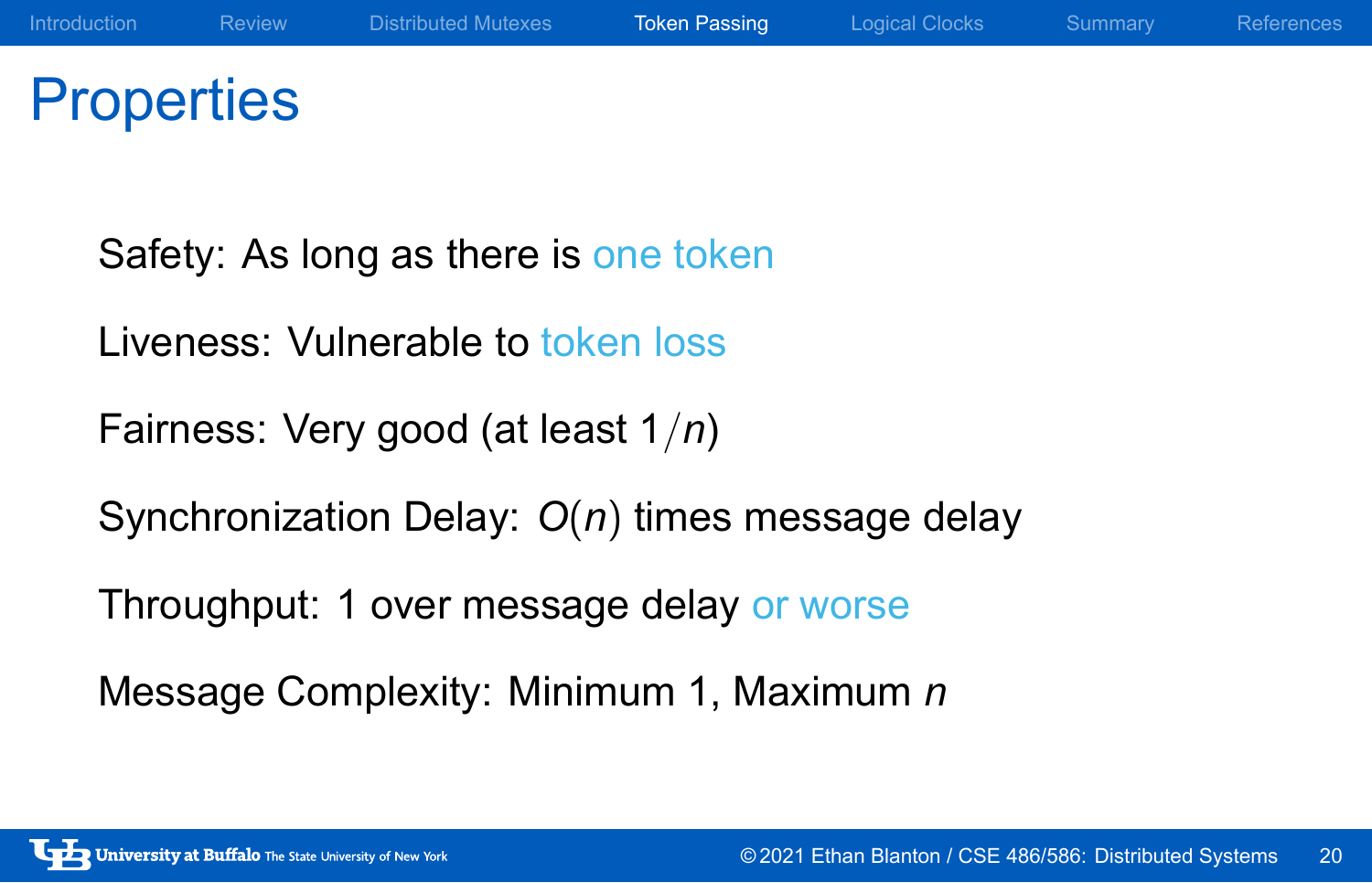# Lamport Distributed Mutexes

Lamport Clocks [2] propose a distributed mutex.

Individual processes reserve a place in a queue.

Logical clocks total order the queue and grant the lock in cooperation with other processes.

Introduction Review Distributed Mutexes Token Passing Logical Clocks Summary References

It is loosely based on another Lamport story-paper [1].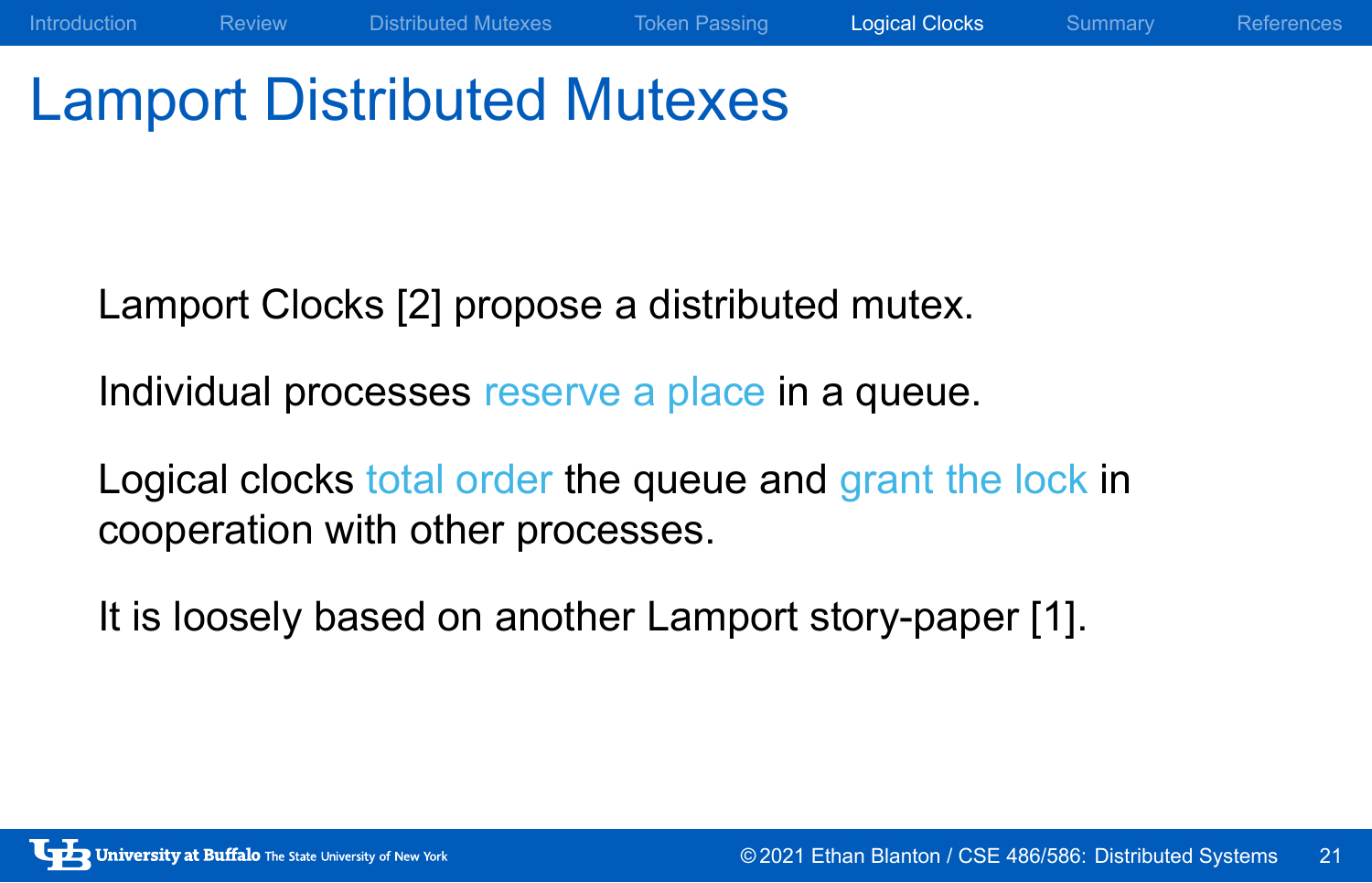### Ricart and Agrawala

Ricart and Agrawala proposed an improved algorithm [4].

Introduction Review Distributed Mutexes Token Passing Logical Clocks Summary References

Its operation is simple:

- A process wishing to enter the critical section sends a REQUEST message to every other process.
- A process which does not object sends a REPLY message.
- A process which objects delays its reply.
- Once all processes reply, the process can enter.

Whether or not a process should object depends on:

- Whether it is currently in the critical section
- Whether it thinks it should be allowed to enter first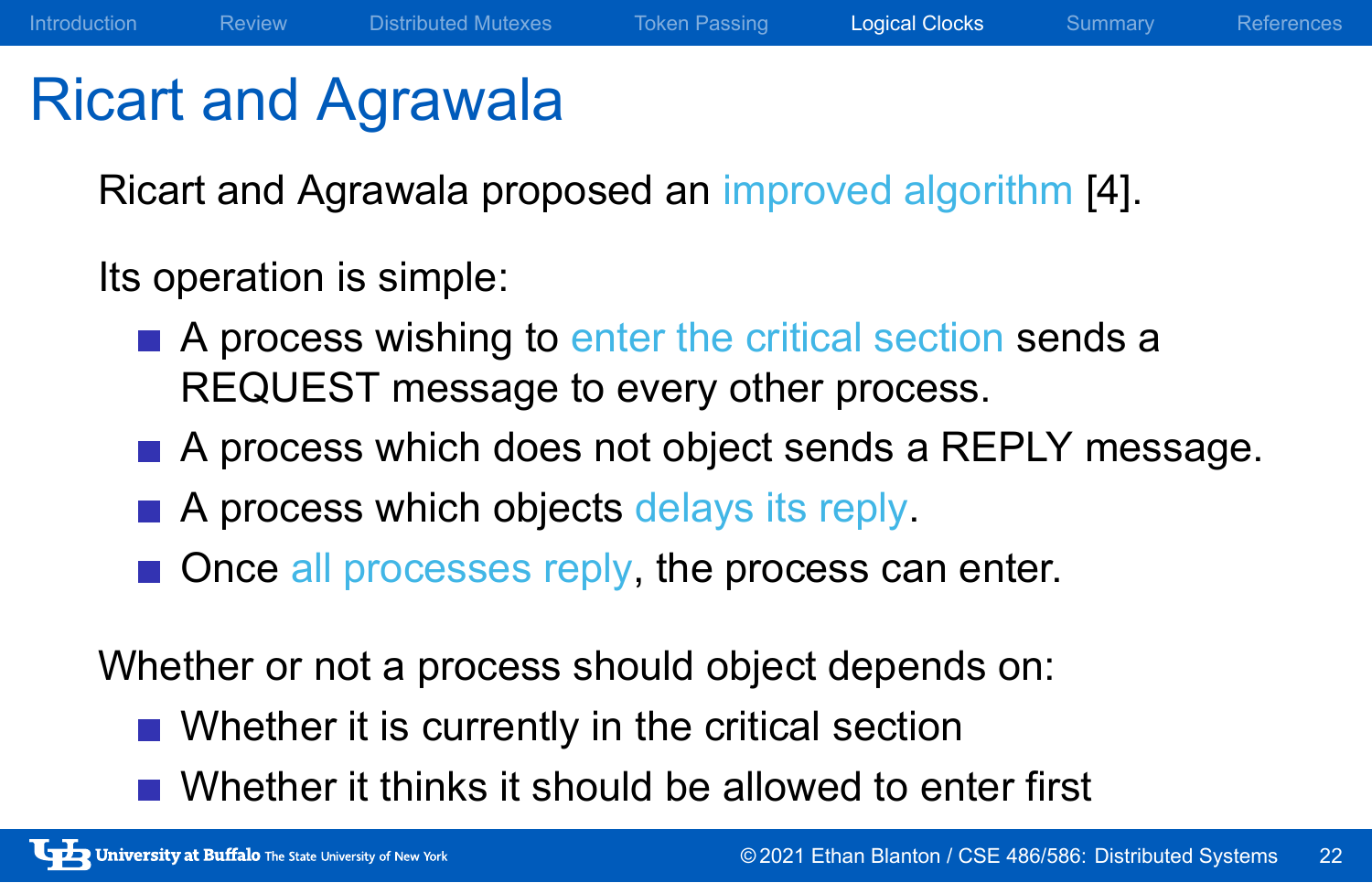# Logical Clocks

The ordering of entries is maintained by a logical clock.

Every REQUEST has a clock timestamp which is its priority. The clock is incremented before stamping the REQUEST.

Introduction Review Distributed Mutexes Token Passing Logical Clocks Summary References

Numerically lower priorities are serviced before numerically higher priorities.

Incoming requests advance the local clock.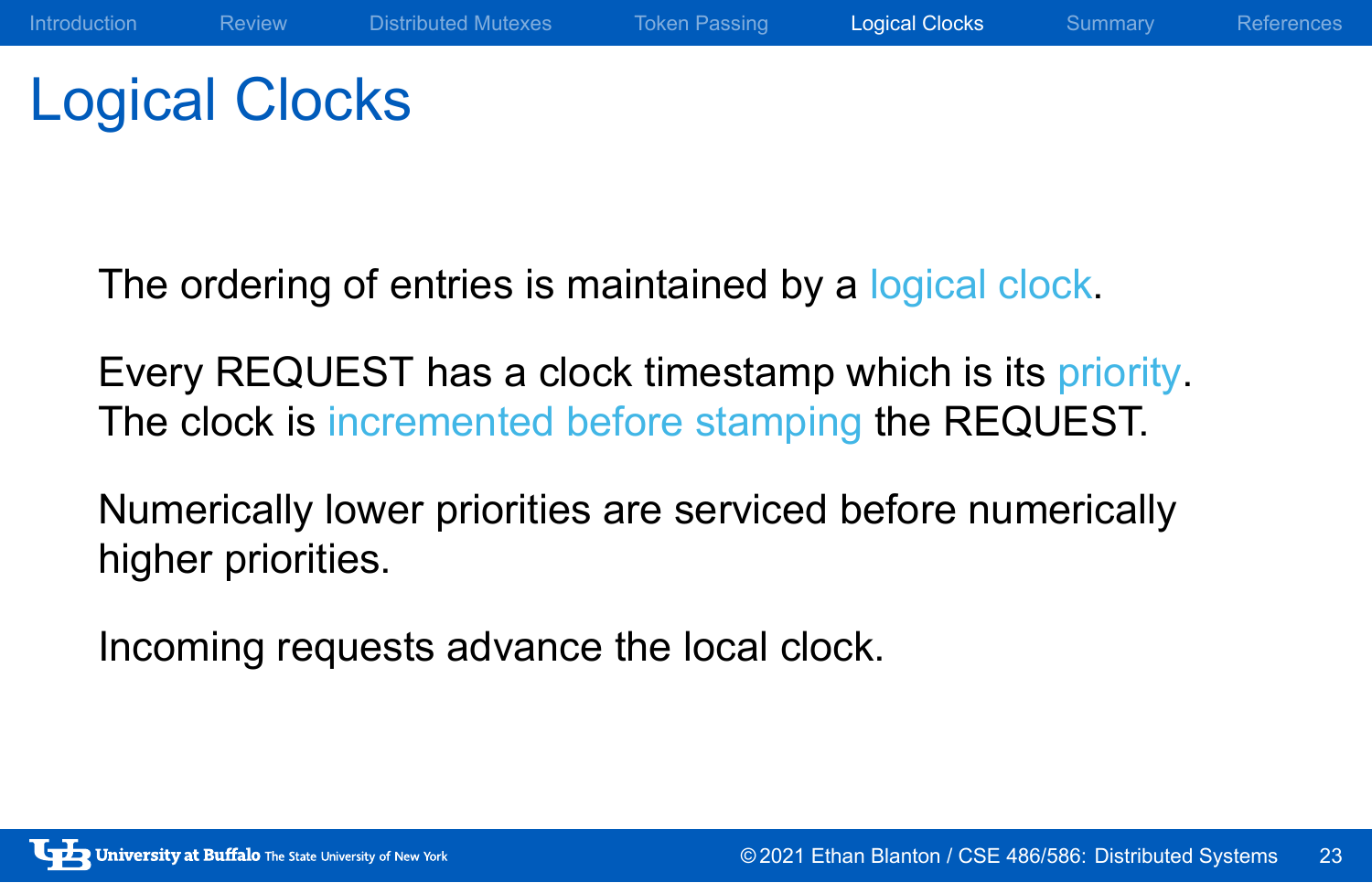# Entering the Critical Section

To enter the critical section, the process does the following:

Introduction Review Distributed Mutexes Token Passing Logical Clocks Summary References

- 1. Increment the logical clock Time
- 2. Set Requesting = true
- 3. Set Sequence = Time
- 4. Timestamp a REQUEST message
- 5. Send the request to all processes
- 6. Wait for a REPLY message from all processes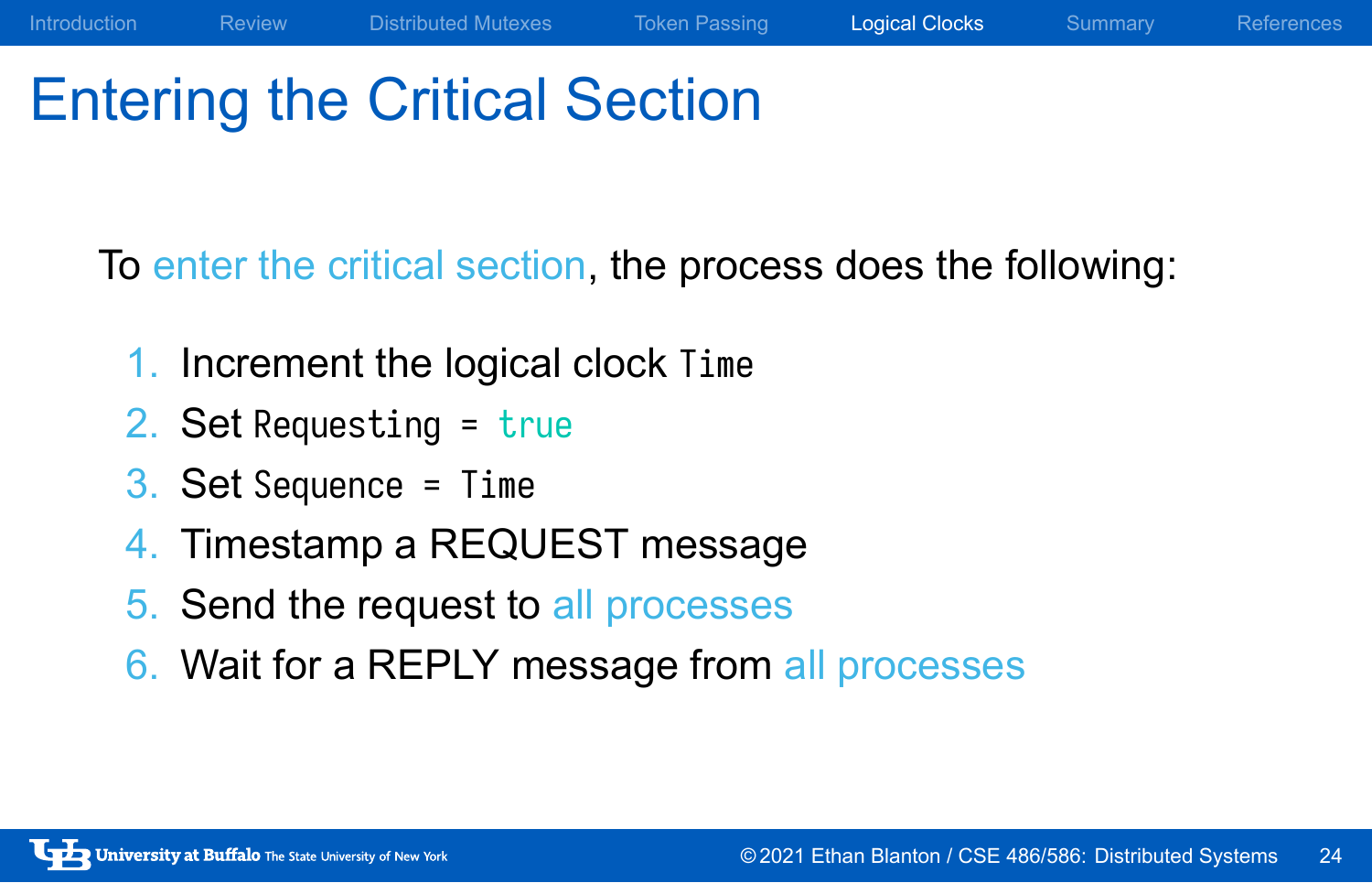### Processing a Request

When a REQUEST with timestamp k is received, the process will:

Introduction Review Distributed Mutexes Token Passing Logical Clocks Summary References

- 1. Set the local timestamp to MAX(k, Time)
- 2. If Requesting  $==$  false or  $k <$  Time, send a REPLY immediately
- 3. Otherwise, enqueue the request on RequestQueue

To leave the critical section, the process will:

- 1. Set Requesting = false
- 2. Send a REPLY for all messages in RequestQueue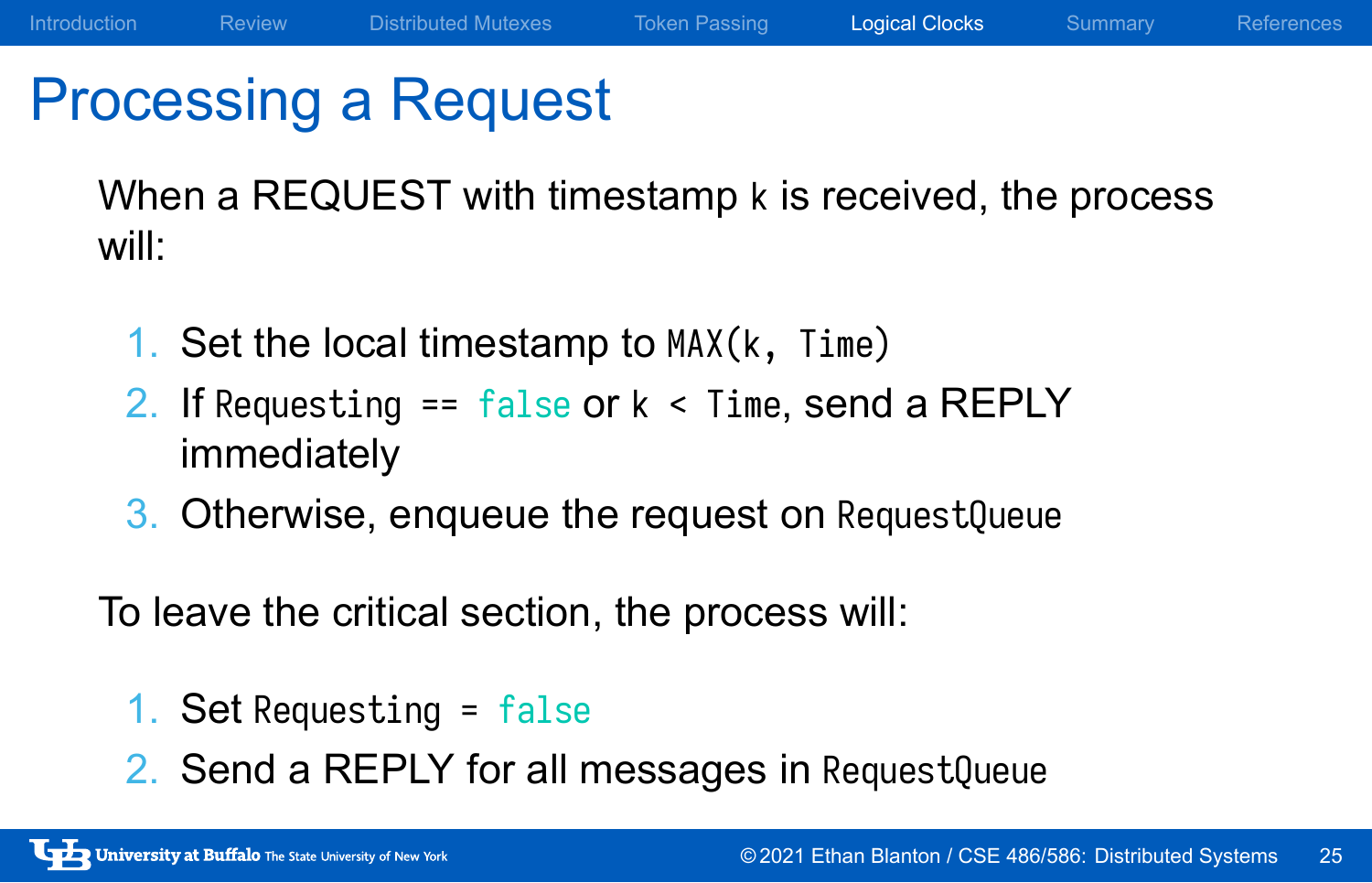# **Observations**

The set of participating nodes must be known.

Messages must be reliable.

Transmission delay must be bounded.

Note that it does not require a synchronous system, however:

Introduction Review Distributed Mutexes Token Passing Logical Clocks Summary References

- **Messages can arrive out of order**
- The bound on transmission delay can be arbitrarily long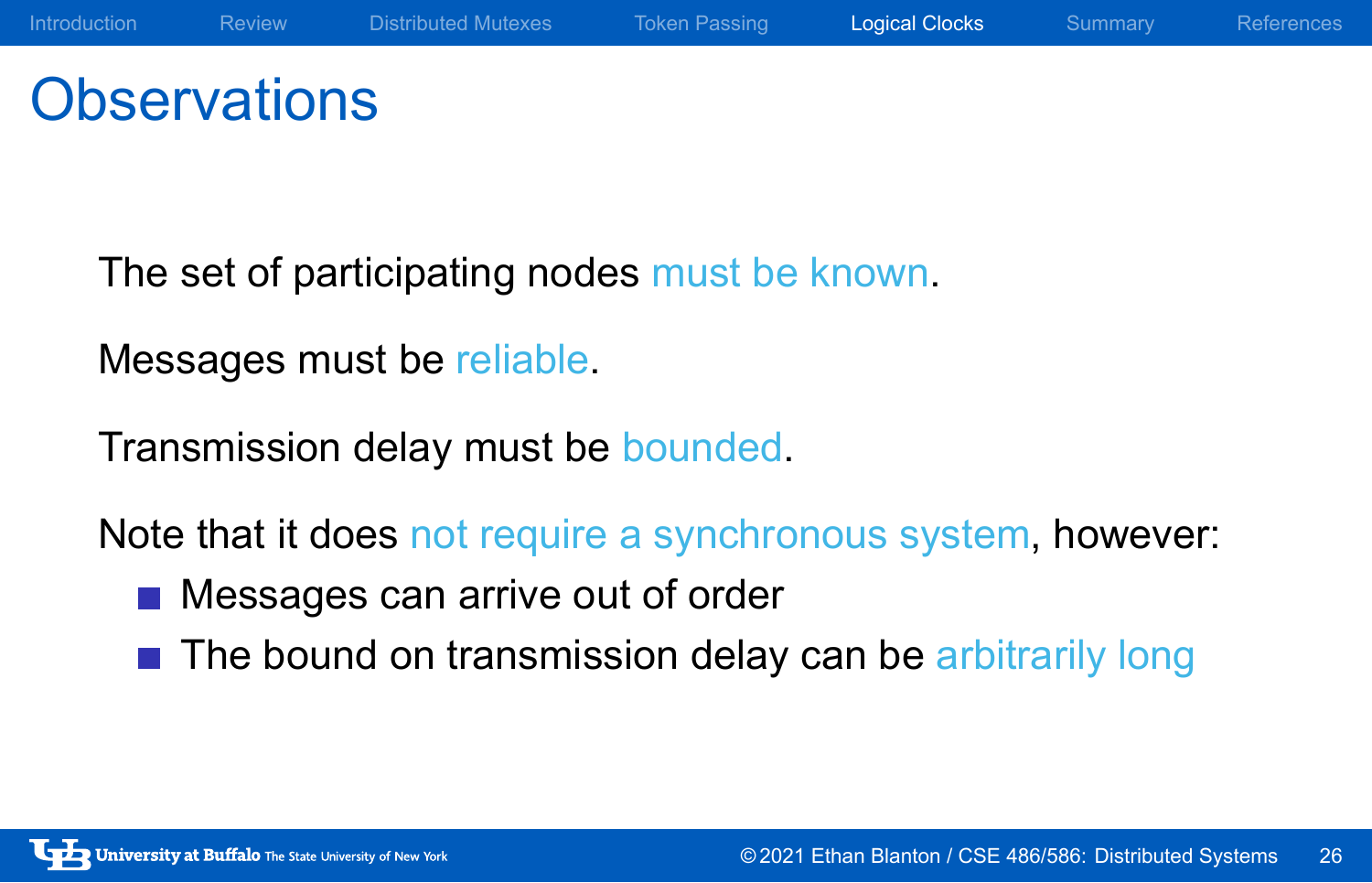# **Properties**

Safety:

- Every process must REPLY to allow a critical section
- No process will REPLY if its own critical section is active or pending at a higher priority

Introduction Review Distributed Mutexes Token Passing Logical Clocks Summary References

Liveness: Deadlock if any process fails, but not otherwise

Fairness: Perfectly fair

Synchronization Delay: One-way message delay

Throughput: ... complicated?

Message Complexity: 2*n −* 2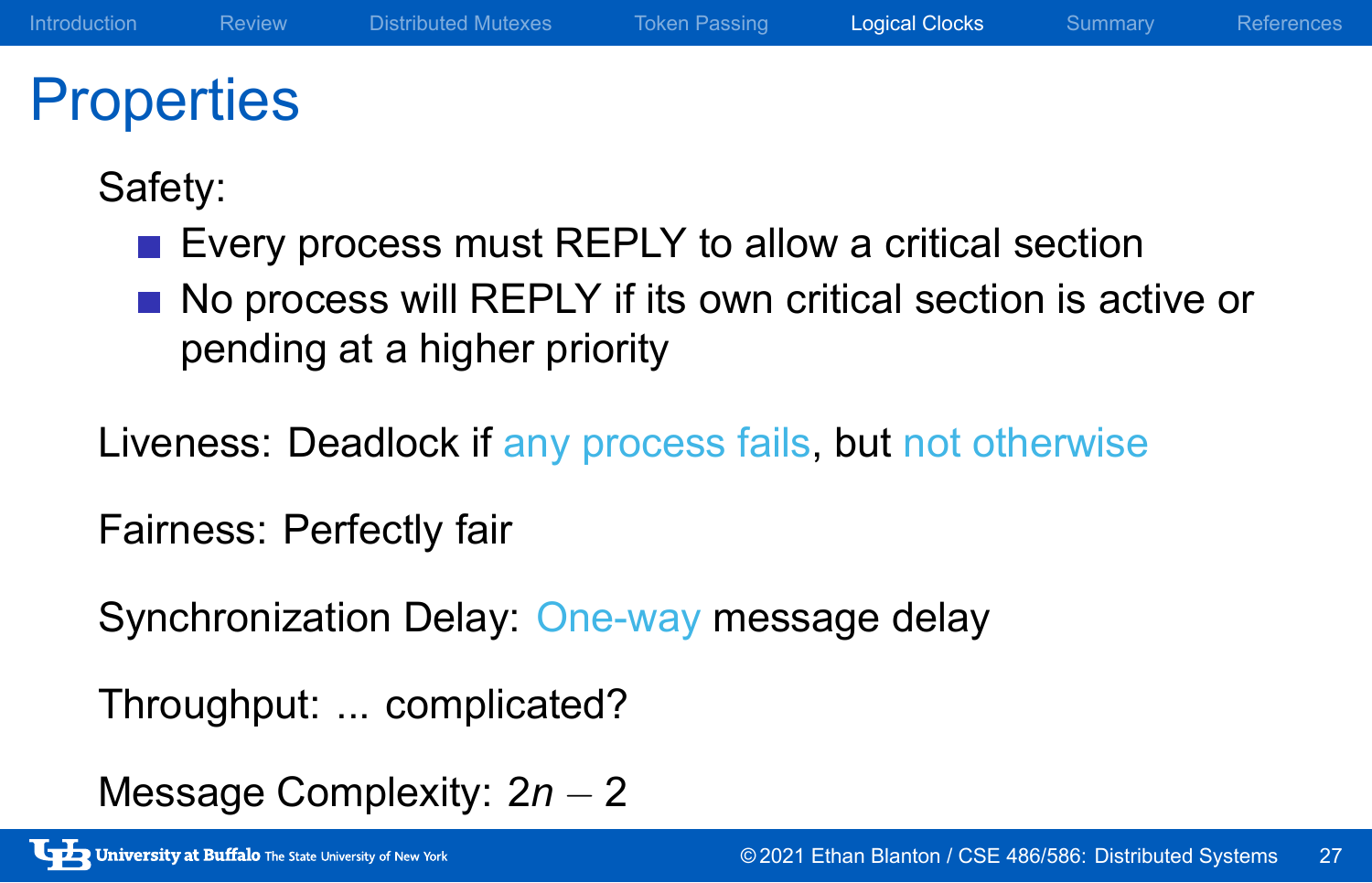Failures and FLP

This process deadlocks on node failure.

The paper suggests a timeout-based failure detector.

This is the out for FLP!

If messages can be arbitrarily delayed, then no timeout is sufficient.

An early timeout leads to violation of safety.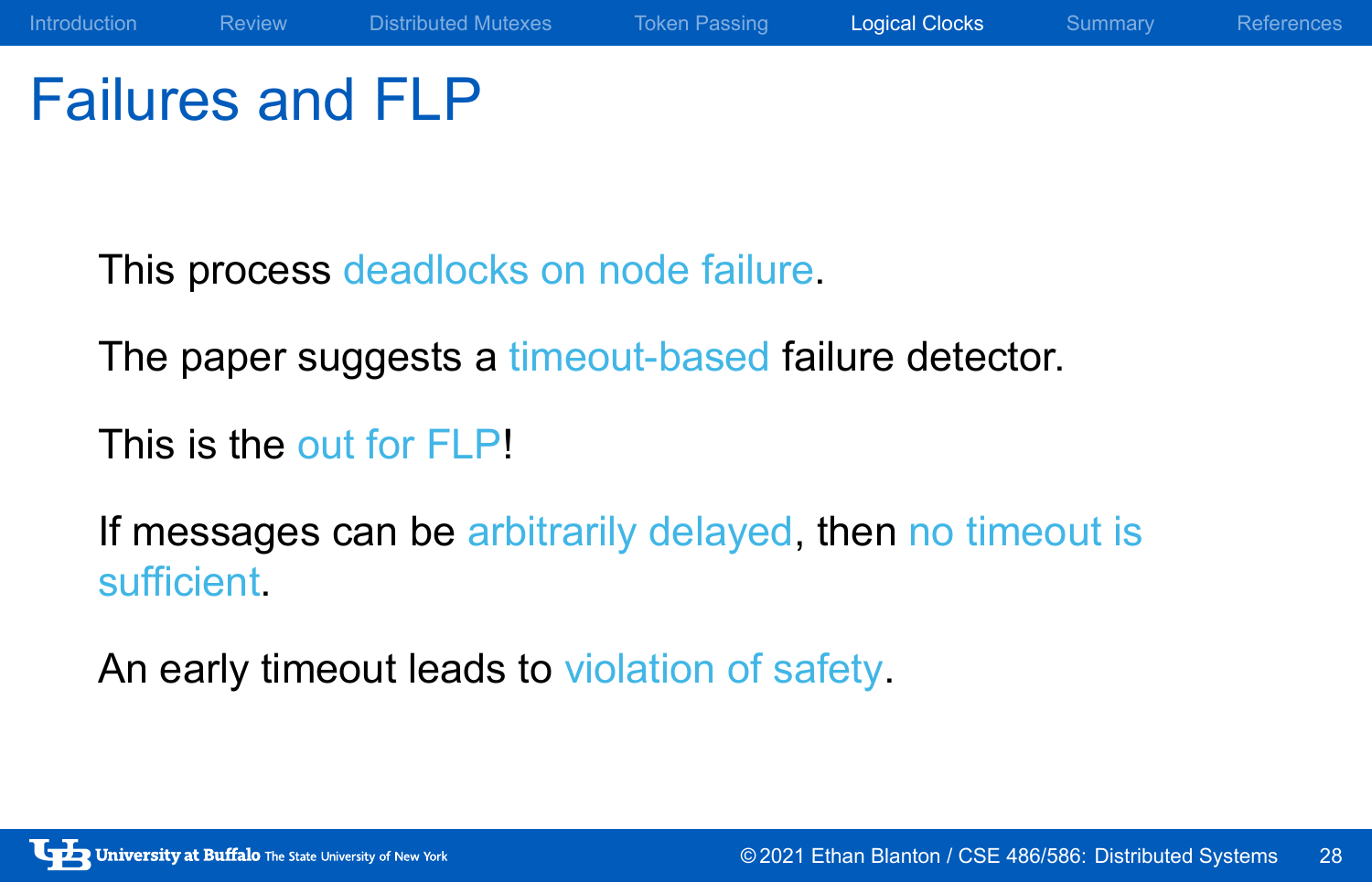# **Summary**

We will see mutual exclusion again.

- **Mutual exclusion is valuable for distributed systems**
- Races occur when ordering is important and not maintained
- **Mutexes model mutual exclusion**
- Deadlocks can arise when mutexes are used
- **Logical clocks can be used to implement distributed** mutexes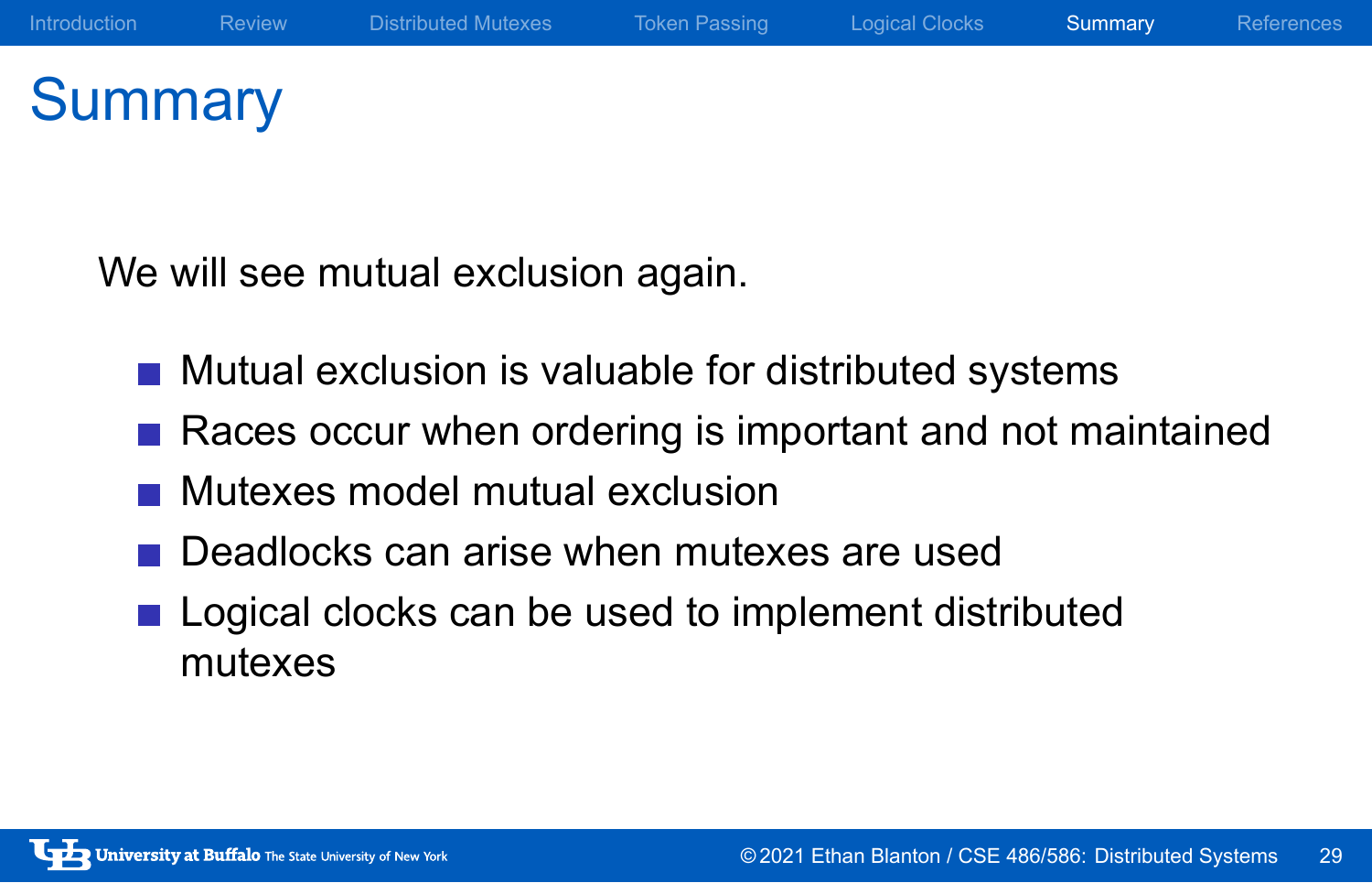### References I

#### **Required Readings**

[2] Leslie Lamport. "Time, Clocks, and the Ordering of Events in a Distributed System". In: *Communications of the ACM* 21.7 (July 1978). Ed. by R. Stockton Gaines, pp. 558–565. URL: http://lamport.azurewebsites.net/pubs/time-clocks.pdf.

#### **Optional Readings**

[1] Leslie Lamport. "A New Solution of Dijkstra's Concurrent Programming Problem". In: *Communications of the ACM* 17.8 (Aug. 1974), pp. 453–455. DOI: 10.1145/361082.361093. URL: http://lamport.azurewebsites.net/pubs/bakery.pdf.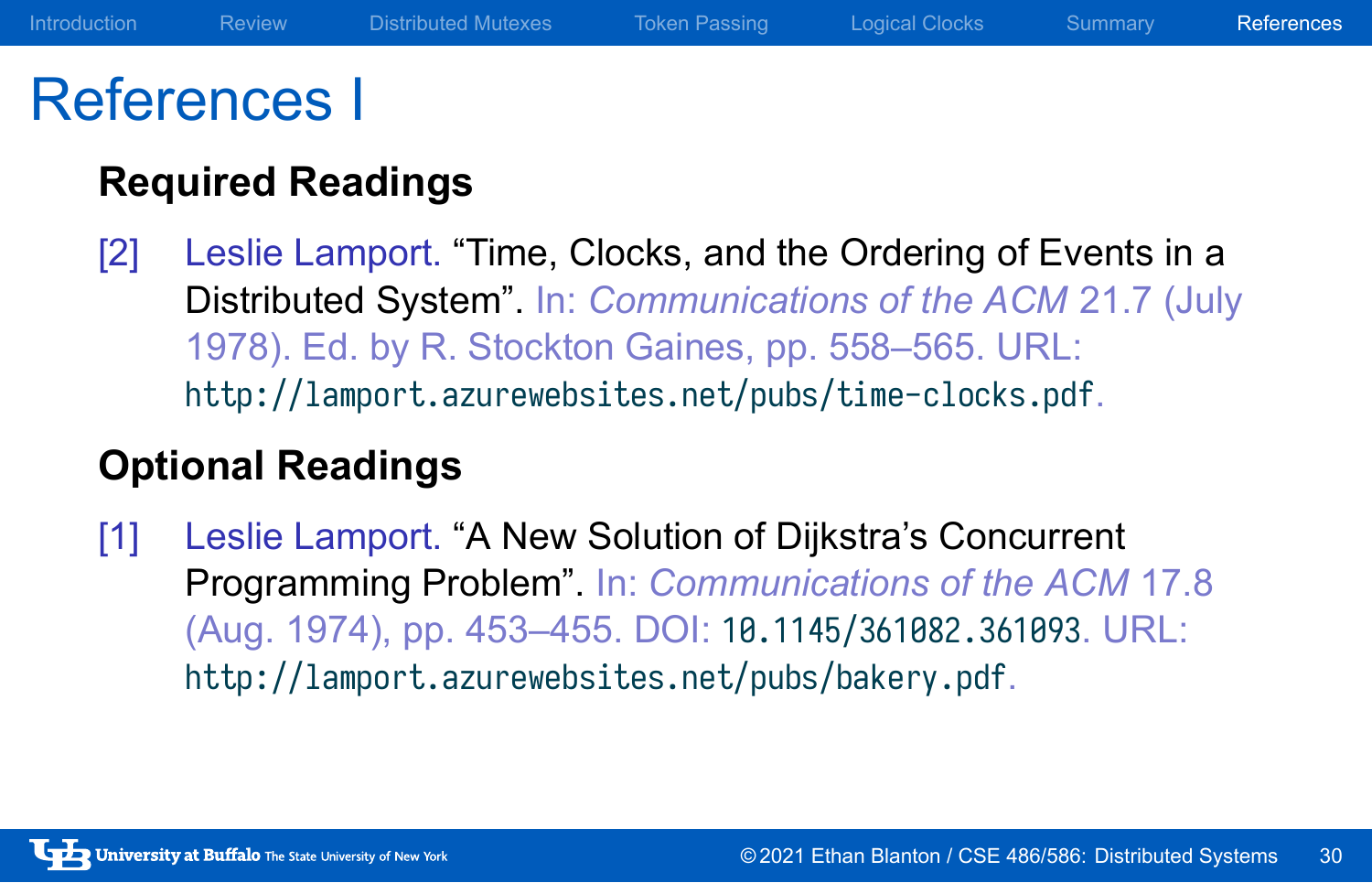### References II

[3] Gérard Le Lann. "Distributed Systems—Towards a Formal Approach". In: *Information Processing 77*. Ed. by Bruce Gilchrest. North-Holland Publishing Company, 1977, pp. 155–160. URL: https://www.rocq.inria.fr/novaltis/publications/IFIP% 20Congress%201977.pdf.

Introduction Review Distributed Mutexes Token Passing Logical Clocks Summary References

[4] Glenn Ricart and Ashok Agrawala. "An optimal algorithm for mutual exclusion in computer networks". In: *Communications of the ACM* 24.1 (Jan. 1981). Ed. by R. Stockton Gaines, pp. 9–17. DOI: 10.1145/358527.358537. URL: https://search.lib.buffalo.edu/permalink/01SUNY\_BUF/12pkqkt/ cdi\_crossref\_primary\_10\_1145\_358527\_358537.